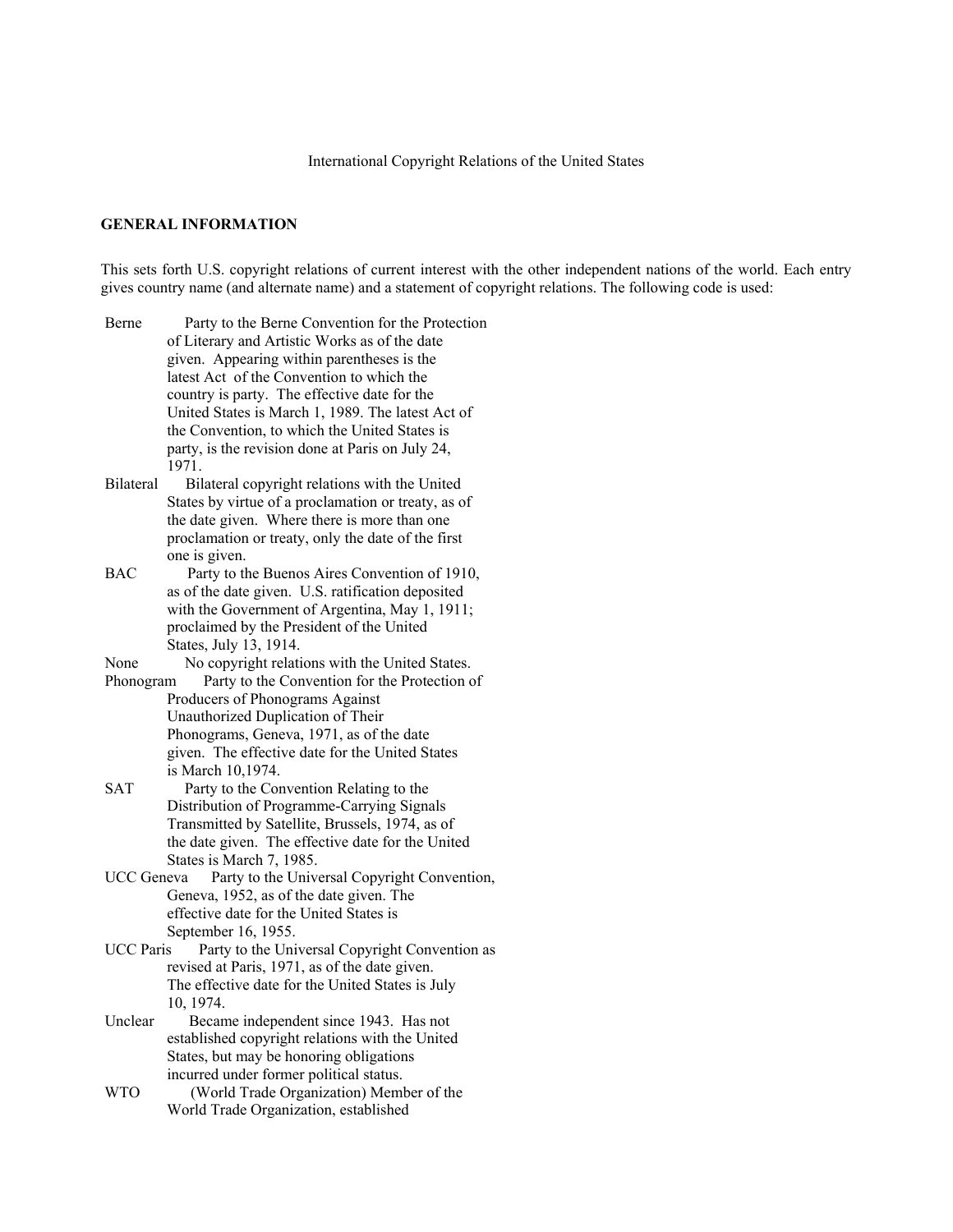pursuant to the Marrakesh Agreement of April 15, 1994, to implement the Uruguay Round Agreements. These Agreements affect, among other things, intangible property rights, including copyright and other intellectual property rights. The effective date of United States membership in the WTO is January 1, 1995. A country's membership in the World Trade Organization is effective as of the date indicated.

### **RELATIONS AS OF MAY 1999**

**Afghanistan**

None.

**Albania**

Berne Mar. 6, 1994 (Paris)

**Algeria**

UCC Geneva Aug. 28, 1973

UCC Paris July 10, 1974

Berne April 19, 1998 (Paris)

**Andorra**

UCC Geneva Sept. 16, 1955

**Angola**

WTO Nov. 23, 1996

**Antigua and Barbuda**

WTO Jan. 1, 1995

## **Argentina**

Bilateral Aug. 23, 1934

BAC Apr. 19, 1950

UCC Geneva Feb. 13, 1958

Berne June 10, 1967 (Brussels)

Phonogram June 30, 1973

WTO Jan. 1, 1995

**Armenia**

SAT Dec. 13, 1993

## **Australia**

Bilateral March 15, 1918

Berne Apr. 14, 1928 (Paris)

UCC Geneva May 1, 1969

Phonogram June 22, 1974

UCC Paris Feb. 28, 1978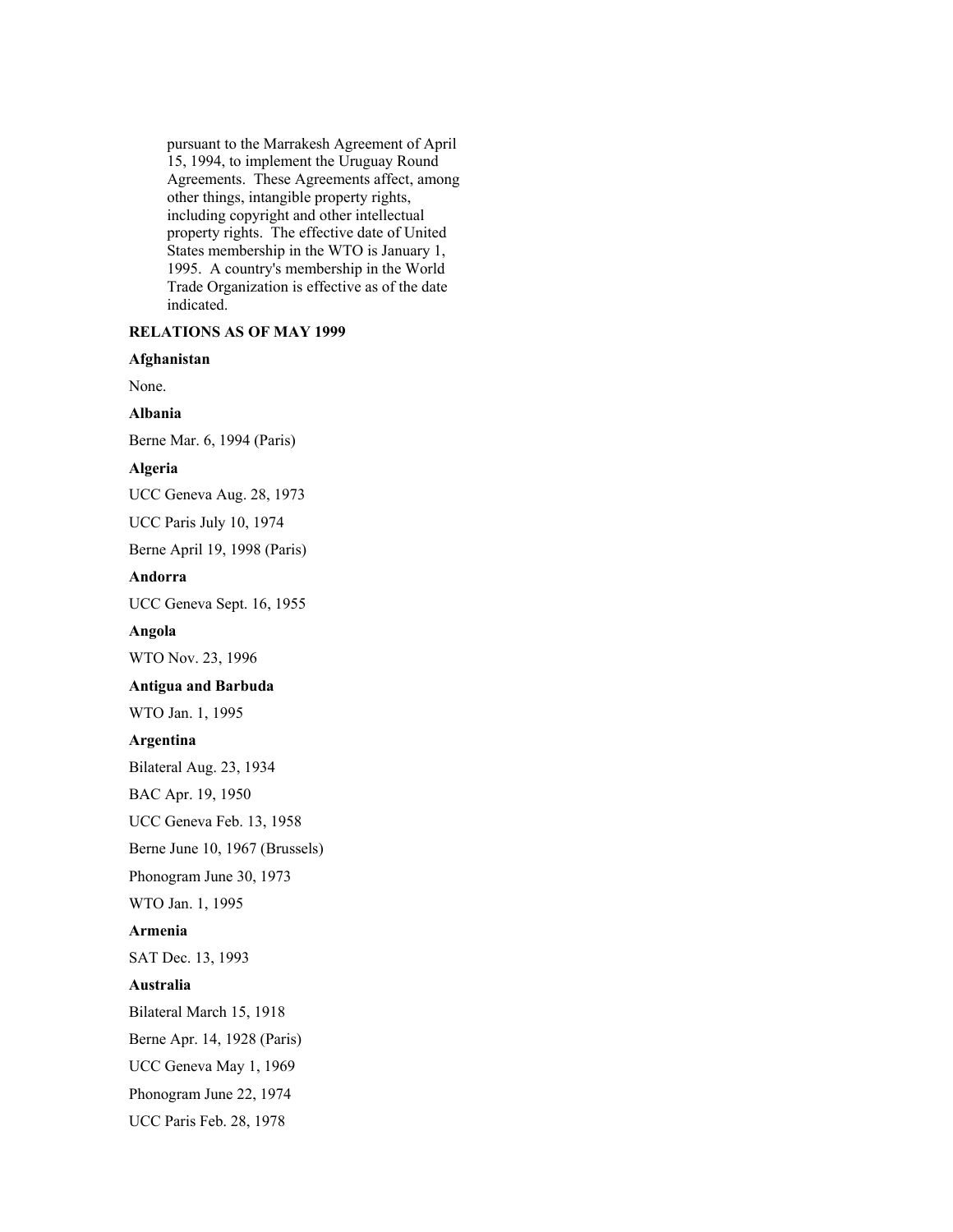SAT Oct. 26,1990 WTO Jan. 1, 1995 **Austria** Bilateral Sept. 20, 1907 Berne Oct. 1, 1920 (Paris) UCC Geneva July 2, 1957 SAT Aug. 6, 1982 UCC Paris Aug. 14, 1982 Phonogram Aug. 21, 1982 WTO Jan. 1, 1995 **Azerbaijan** UCC Geneva May 27, 1973 **Bahamas, The** Berne July 10, 1973 (Brussels) UCC Geneva Dec. 27, 1976 UCC Paris Dec. 27, 1976 **Bahrain** WTO Jan. 1, 1995 Berne Mar. 2, 1997 (Paris) **Bangladesh** UCC Geneva Aug. 5, 1975 UCC Paris Aug. 5, 1975 WTO Jan. 1, 1995 Berne May 4, 1999 (Paris) **Barbados** UCC Geneva June 18, 1983 UCC Paris June 18, 1983 Berne July 30, 1983 (Paris) Phonogram July 29, 1983 WTO Jan. 1, 1995 **Belarus** UCC Geneva May 27, 1973 Berne Dec. 12, 1997 (Paris) **Belau** (see Palau) **Belgium**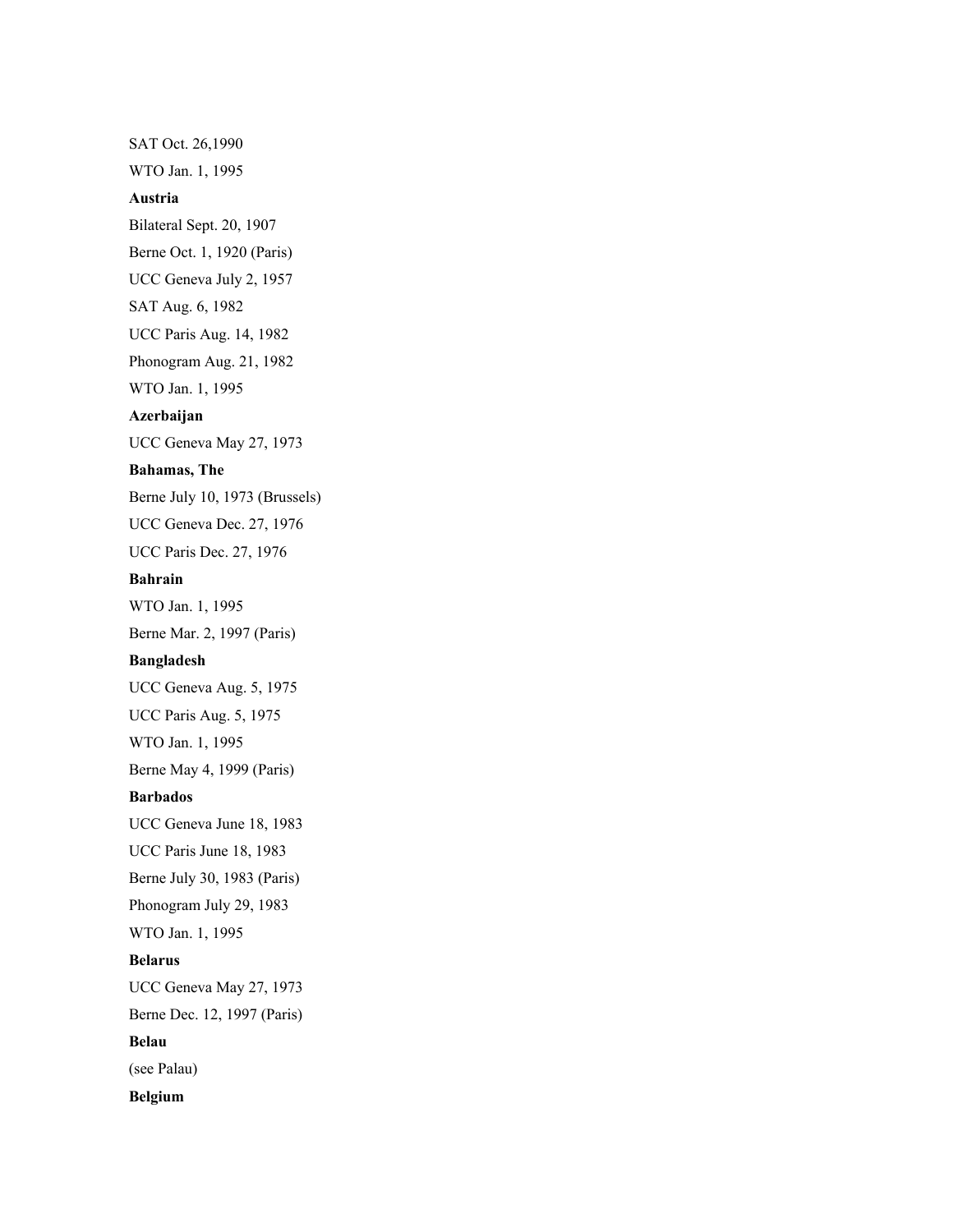Berne Dec. 5, 1887 (Brussels) Bilateral July 1, 1891 UCC Geneva Aug. 31, 1960 WTO Jan. 1, 1995 **Belize** UCC Geneva Dec. 1, 1982 WTO Jan. 1, 1995 **Benin (formerly Dahomey)** Berne Jan. 3, 1961 (Paris) WTO Feb. 22, 1996 **Bhutan** None **Bolivia** BAC May 15, 1914 UCC Geneva Mar. 22, 1990 UCC Paris Mar. 22, 1990 Berne Nov. 4, 1993 (Paris) WTO Sept. 13,1995 **Bosnia and Herzegovina** UCC Geneva May 11, 1966 UCC Paris July 10, 1974 Berne Mar. 6, 1992 (Paris) SAT Mar. 6, 1992 **Botswana** WTO May 31, 1995 Berne Apr. 15, 1998 (Paris) **Brazil** BAC Aug. 31, 1915 Berne Feb. 9, 1922 (Paris) Bilateral Apr. 2, 1957 UCC Geneva Jan. 13, 1960 Phonogram Nov. 28, 1975 UCC Paris Dec. 11, 1975 WTO Jan. 1, 1995 **Brunei Darussalam** WTO Jan. 1, 1995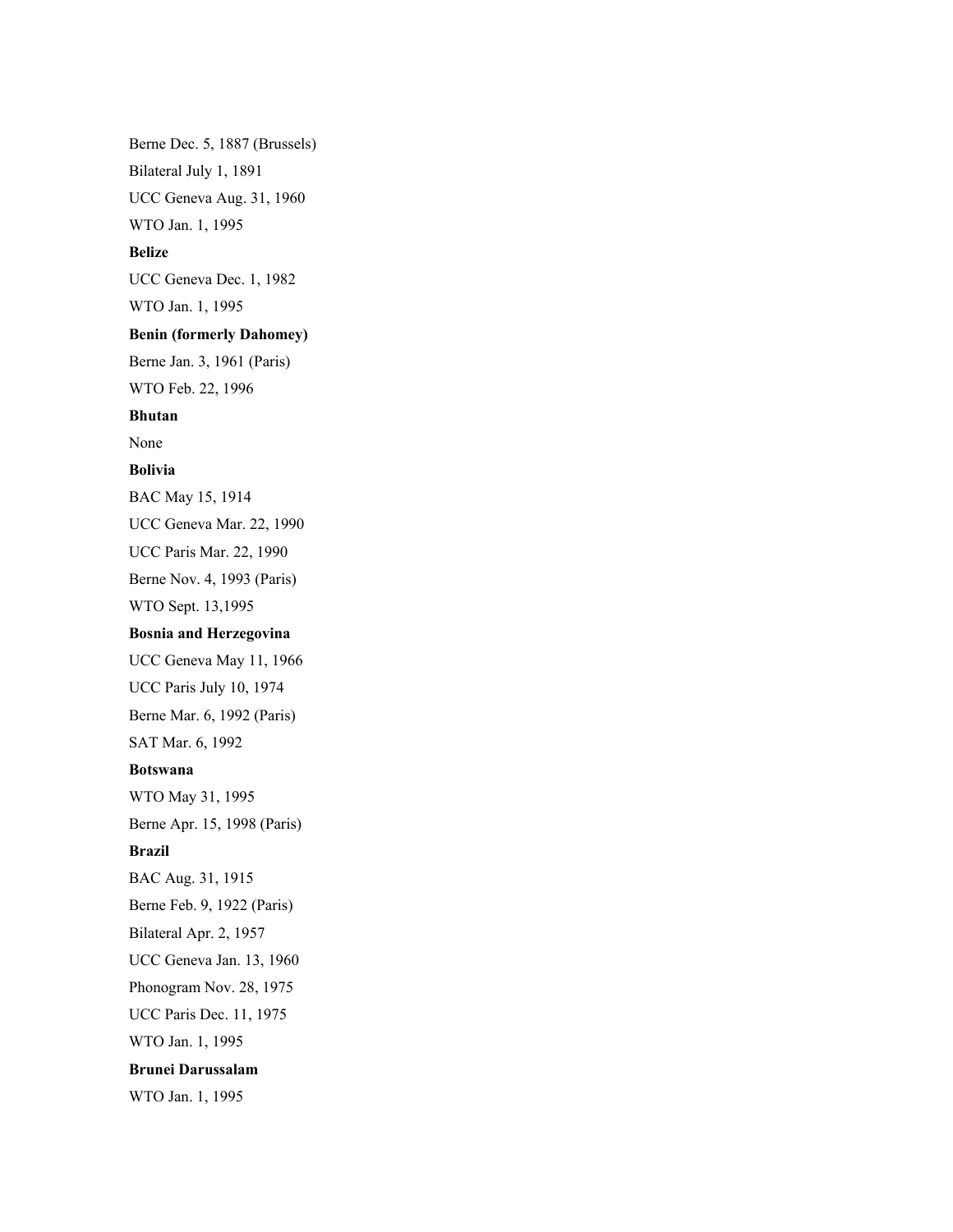**Bulgaria** Berne Dec. 5, 1921 (Paris) UCC Geneva June 7, 1975 UCC Paris June 7, 1975 Phonogram Sept. 6, 1995 WTO Dec. 1, 1996 **Burkina Faso (formerly Upper Volta)** Berne Aug. 19, 1963 (Paris) Phonogram Jan. 30, 1988 WTO June 3, 1995 **Burma** (See Myanmar, Union of) **Burundi** WTO July 23, 1995 **Cambodia** UCC Geneva Sept. 16, 1955 **Cameroon** Berne Sept. 21, 1964 (Paris) UCC Geneva May 1, 1973 UCC Paris July 10, 1974 WTO Dec. 13, 1995 **Canada** Bilateral Jan. 1, 1924 Berne Apr. 10, 1928 (Paris) UCC Geneva Aug. 10, 1962 WTO Jan. 1, 1995 **Cape Verde** Berne July 7, 1997 (Paris) **Central African Republic** Berne Sept. 3, 1977 (Paris) WTO May 31, 1995 **Chad** Berne Nov. 25, 1971 (Brussels) WTO Oct. 19, 1996 **Chile** Bilateral May 25, 1896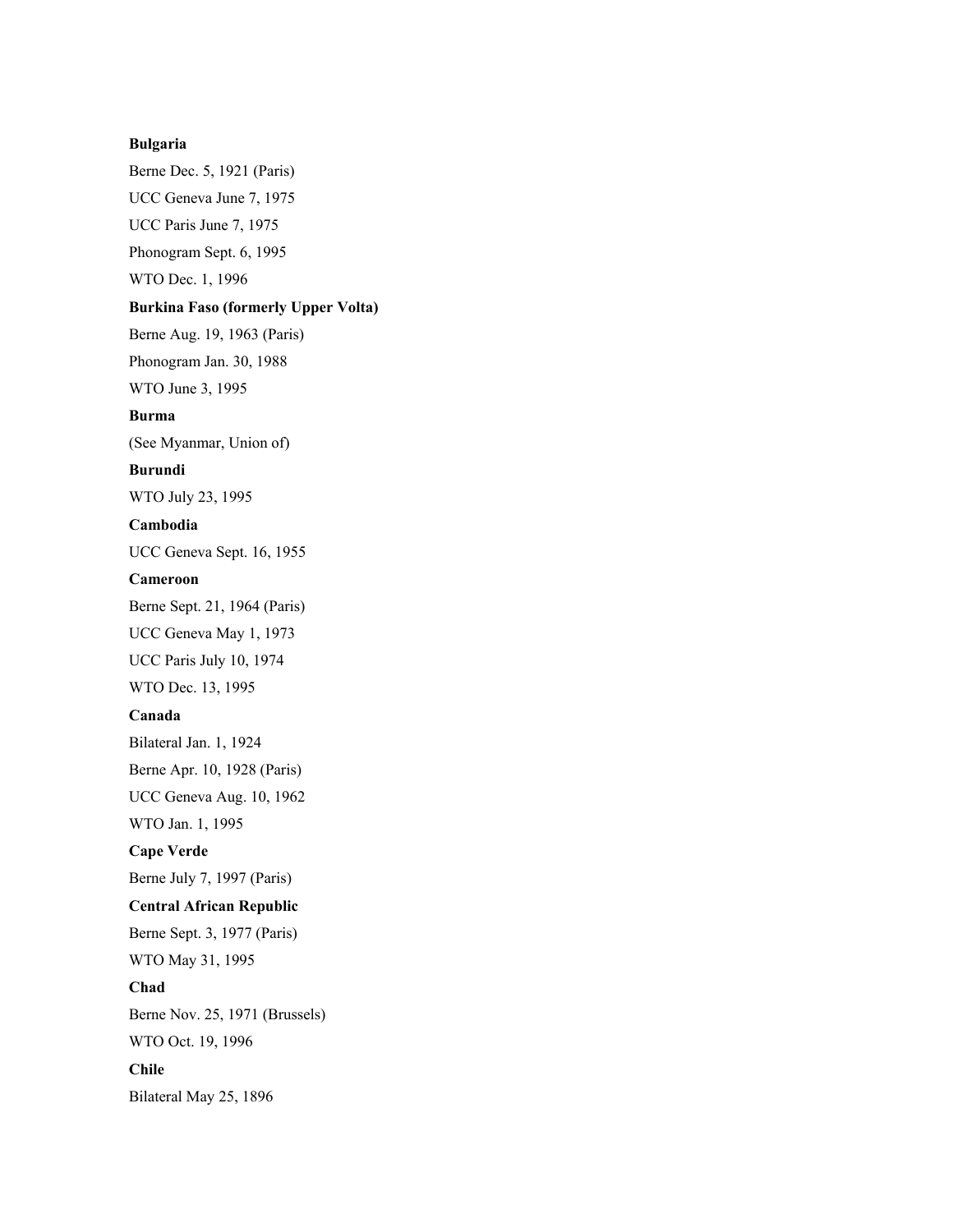BAC June 14, 1955 UCC Geneva Sept. 16, 1955 Berne June 5, 1970 (Paris) Phonogram Mar. 24, 1977 WTO Jan. 1, 1995 **China** Bilateral Jan. 13, 1904 Bilateral Mar. 17, 1992 Berne Oct. 15, 1992 (Paris) UCC Geneva Oct. 30, 1992 UCC Paris Oct. 30, 1992 Phonogram Apr. 30, 1993 **Colombia** BAC Dec. 23, 1936 UCC Geneva June 18, 1976 UCC Paris June 18, 1976 Berne Mar. 7, 1988 (Paris) Phonogram May 16, 1994 WTO Apr. 30, 1995 **Comoros** Unclear **Congo** Berne May 8, 1962 (Paris) WTO Mar. 27,1997 **Costa Rica** Bilateral Oct. 19, 1899 BAC Nov. 30, 1916 UCC Geneva Sept. 16, 1955 Berne June 10, 1978 (Paris) UCC Paris Mar. 7, 1980 Phonogram June 17, 1982 WTO Jan. 1, 1995 **Cote d'lvoire (Ivory Coast)** Berne Jan. 1, 1962 (Paris) WTO Jan. 1, 1995 **Croatia**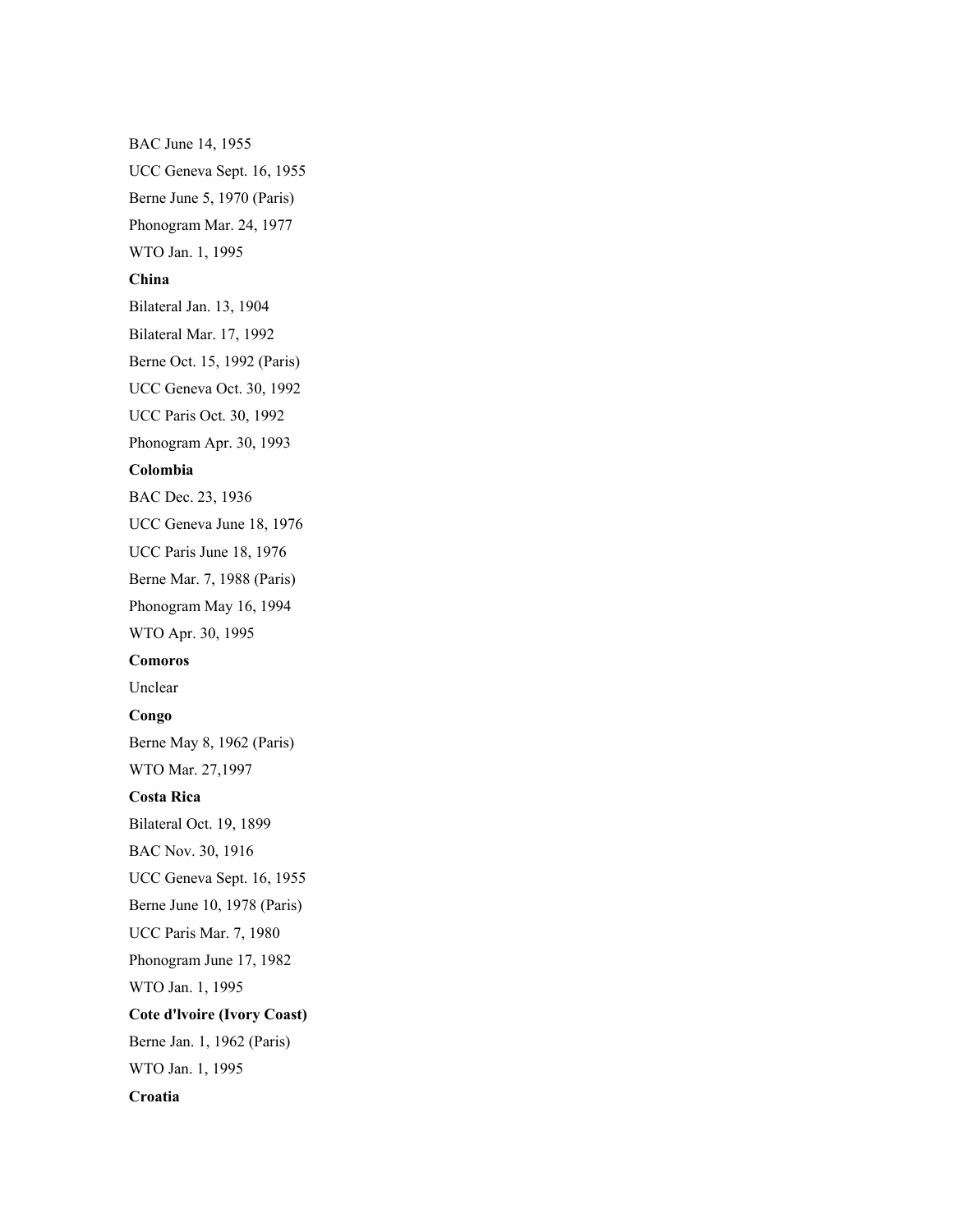UCC Geneva May 11, 1966 UCC Paris July 10, 1974 Berne Oct. 8, 1991 (Paris) SAT Oct. 8, 1991 **Cuba** Bilateral Nov. 17, 1903 UCC Geneva June 18, 1957 WTO Apr. 20, 1995 Berne Feb. 20, 1997 (Paris) **Cyprus** Berne Feb. 24, 1964 (Paris) UCC Geneva Dec. 19, 1990 UCC Paris Dec. 19, 1990 Phonogram Sept. 30, 1993 WTO July 30, 1995 **Czech Republic** UCC Geneva Jan. 6, 1960 UCC Paris Apr. 17, 1980 Berne Jan. 1, 1993 (Paris) Phonogram Jan. 1, 1993 WTO Jan. 1, 1995 **Czechoslovakia** Bilateral Mar. 1, 1927 **Democratic Republic of Congo(formerly Zaire)** Berne Oct. 8, 1963 (Paris) Phonogram Nov. 29, 1977 WTO Jan. 1, 1997 **Denmark** Bilateral May 8, 1893 Berne July 1, 1903 (Paris) UCC Geneva Feb. 9, 1962 Phonogram Mar. 24, 1977

UCC Paris July 11, 1979

WTO Jan. 1, 1995

WTO May 31, 1995

**Djibouti**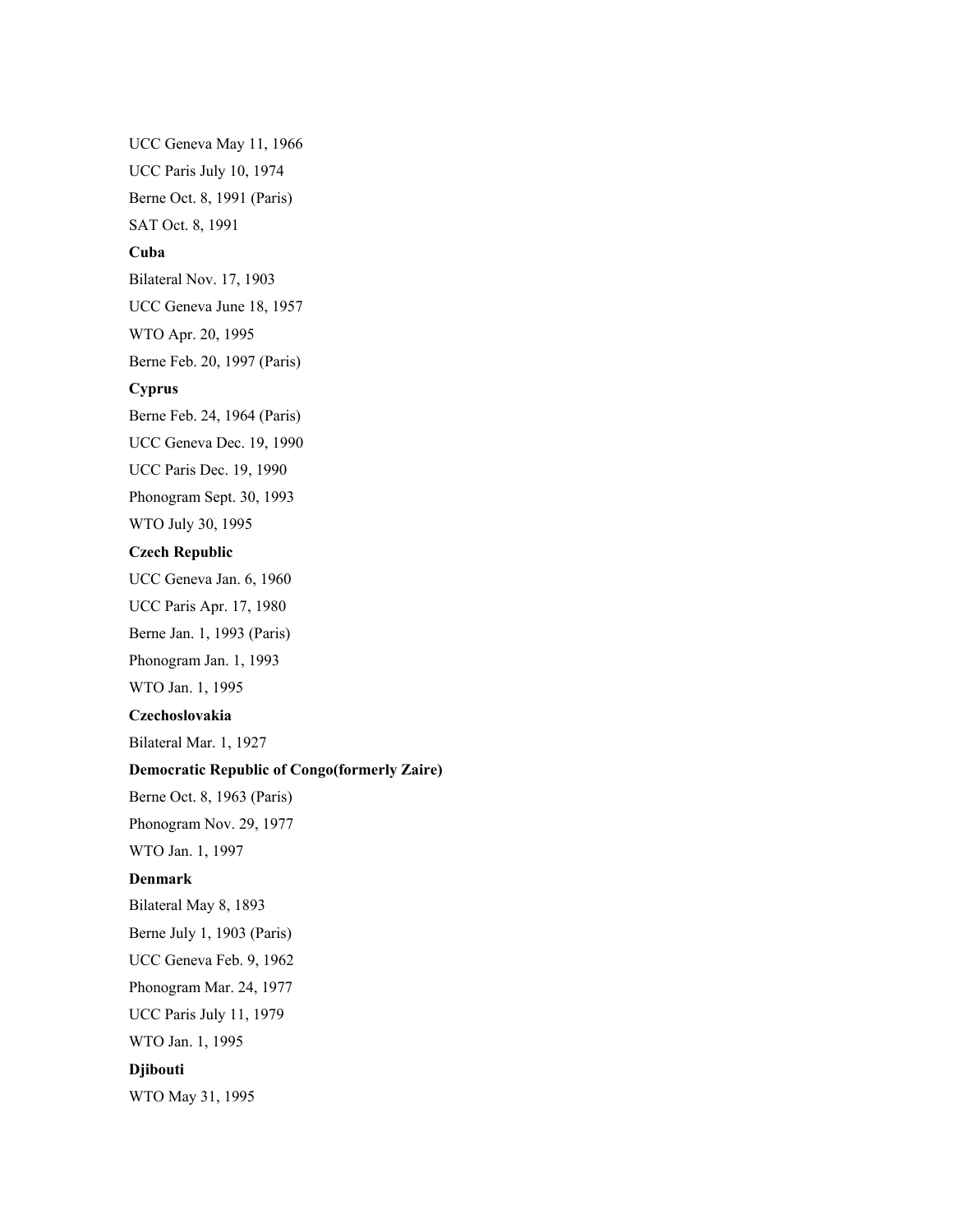### **Dominica**

WTO Jan. 1, 1995

# **Dominican Republic**

BAC Oct. 31, 1912

UCC Geneva May 8, 1983

UCC Paris May 8, 1983

WTO Mar. 9, 1995

Berne Dec. 24, 1997 (Paris)

## **Ecuador**

BAC Aug. 31, 1914

UCC Geneva June 5, 1957

Phonogram Sept. 14, 1974

UCC Paris Sept. 6, 1991

Berne Oct. 9, 1991 (Paris)

WTO Jan. 21, 1996

## **Egypt**

Berne June 7, 1977 (Paris) Phonogram Apr. 23, 1978 WTO June 30, 1995

## **El Salvador**

Bilateral June 30, 1908 by virtue of Mexico City Convention, 1902

Phonogram Feb. 9, 1979

UCC Geneva Mar. 29, 1979

UCC Paris Mar. 29, 1979

Berne Feb. 19, 1994 (Paris)

WTO May 7, 1995

## **Equatorial Guinea**

Berne Jun. 26, 1997 (Paris)

## **Estonia**

Berne Oct. 26, 1994 (Paris)

**Ethiopia**

None

# **European Community**

WTO Jan. 1, 1995

**Fiji**

Berne Dec. 1, 1971 (Brussels)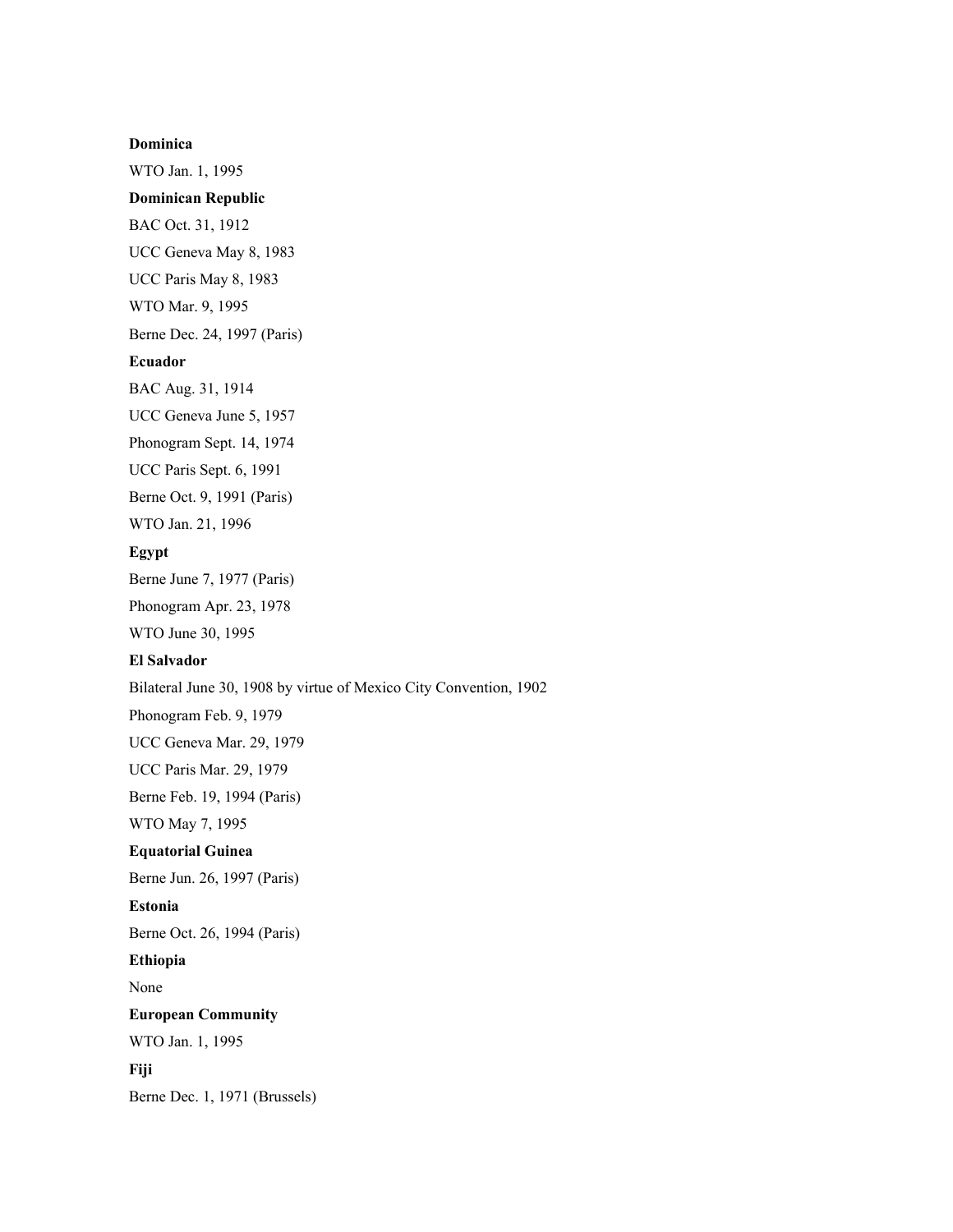UCC Geneva Mar. 13, 1972 Phonogram Apr. 18, 1973 WTO Jan. 14,1996 **Finland** Berne Apr. 1, 1928 (Paris) Bilateral Jan. 1, 1929 UCC Geneva Apr. 16, 1963 Phonogram Apr. 18, 1973 UCC Paris Nov. 1, 1986 WTO Jan. 1, 1995 **France** Berne Dec. 5, 1887 (Paris) Bilateral July 1, 1891 UCC Geneva Jan. 14, 1956 Phonogram Apr. 18, 1973 UCC Paris July 10, 1974 WTO Jan. 1, 1995 **Gabon** Berne Mar. 26, 1962 (Paris) WTO Jan. 1, 1995 **Gambia, The** Berne Mar. 7, 1993 (Paris) WTO Oct. 23,1996 **Georgia** Berne May 16, 1995 (Paris) **Germany** Berne Dec. 5, 1887 (Paris), Bilateral Apr. 15, 1892 UCC Geneva Sept. 16, 1955 Phonogram May 18, 1974 UCC Paris July 10, 1974 SAT Aug. 25, 1979 WTO Jan. 1, 1995 **Ghana** UCC Geneva Aug. 22, 1962 Berne Oct. 11, 1991 (Paris)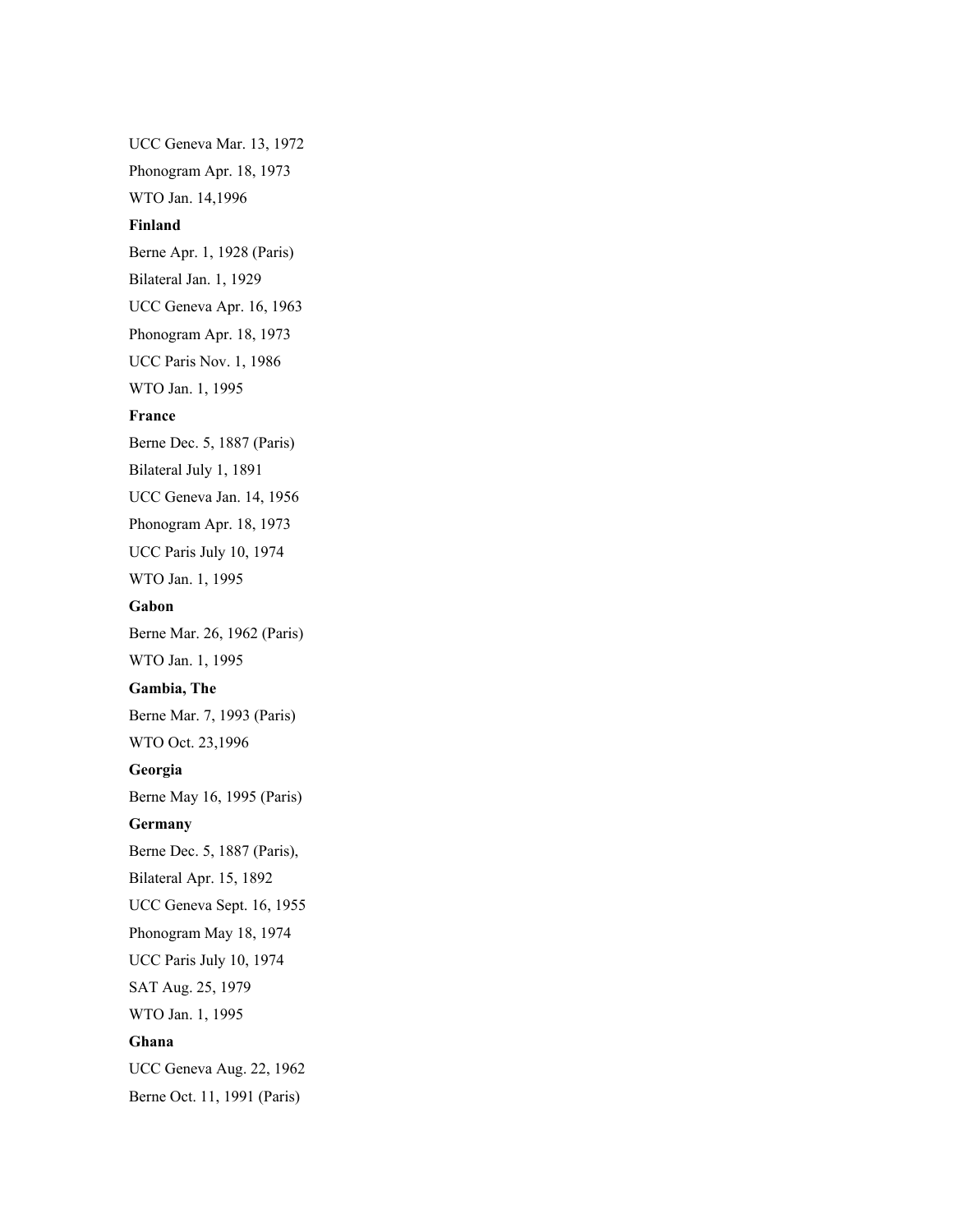WTO Jan. 1, 1995 **Greece** Berne Nov. 9, 1920 (Paris) Bilateral Mar. 1, 1932 UCC Geneva Aug. 24, 1963 SAT Oct. 22, 1991 Phonogram Feb. 9, 1994 WTO Jan. 1, 1995 **Grenada** WTO Feb. 22, 1996 Berne Sept. 22, 1998 (Paris) **Guatemala** BAC Mar. 28, 1913 UCC Geneva Oct. 28, 1964 Phonogram Feb. 1, 1977 WTO July 21, 1995 Berne Jul. 28, 1997 (Paris) **Guinea** Berne Nov. 20, 1980 (Paris) UCC Geneva Nov. 13, 1981 UCC Paris Nov. 13, 1981 WTO Oct. 25, 1995 **Guinea-Bissau** Berne July 22, 1991 (Paris) WTO May 31, 1995 **Guyana** Berne Oct. 25, 1994 (Paris) WTO Jan. 1, 1995 **Haiti** BAC Nov. 27, 1919 UCC Geneva Sept. 16, 1955 Berne Jan. 11, 1996 (Paris) WTO Jan. 30, 1996 **Holy See** (See entry under Vatican City) **Honduras**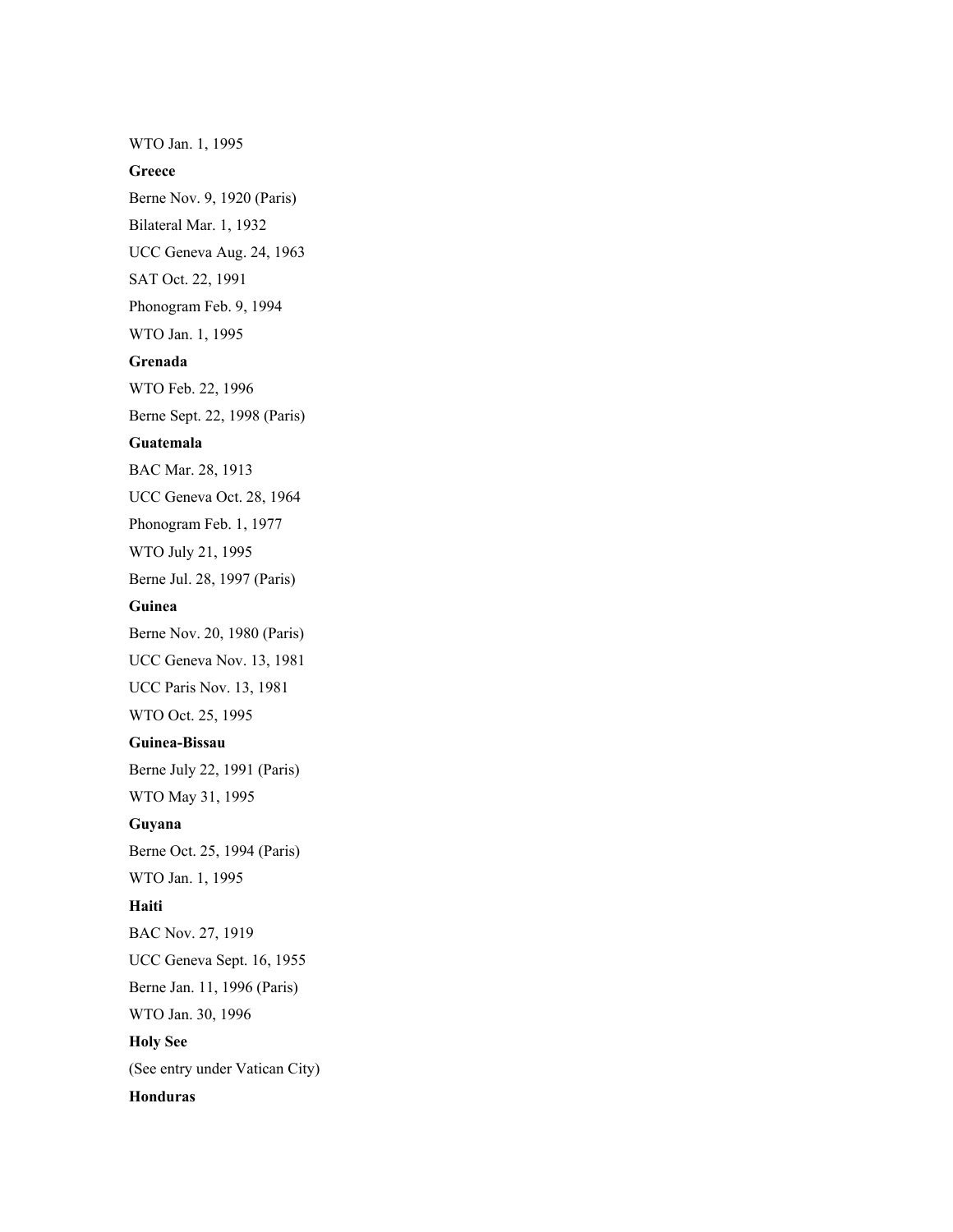BAC Apr. 27, 1914 Berne Jan. 25,1990 (Paris) Phonogram Mar. 6, 1990 WTO Jan. 1, 1995 **Hong Kong** WTO Jan. 1, 1995 **Hungary** Bilateral Oct. 16, 1912 Berne Feb. 14, 1922 (Paris) UCC Geneva Jan. 23, 1971 UCC Paris July 10, 1974 Phonogram May 28, 1975 WTO Jan. 1, 1995 **Iceland** Berne Sept. 7, 1947 (Rome) UCC Geneva Dec. 18, 1956 WTO Jan. 1, 1995 **India** Berne Apr. 1, 1928 (Paris) Bilateral Aug. 15, 1947 UCC Geneva Jan. 21, 1958 Phonogram Feb. 12, 1975 UCC Paris Apr. 7, 1988 WTO Jan. 1, 1995 **Indonesia** Bilateral Aug. 1, 1989 WTO Jan. 1, 1995 Berne Sept. 5, 1997 (Paris) **Iran** None **Iraq** None **Ireland** Berne Oct. 5, 1927 (Brussels) Bilateral Oct. 1, 1929 UCC Geneva Jan. 20, 1959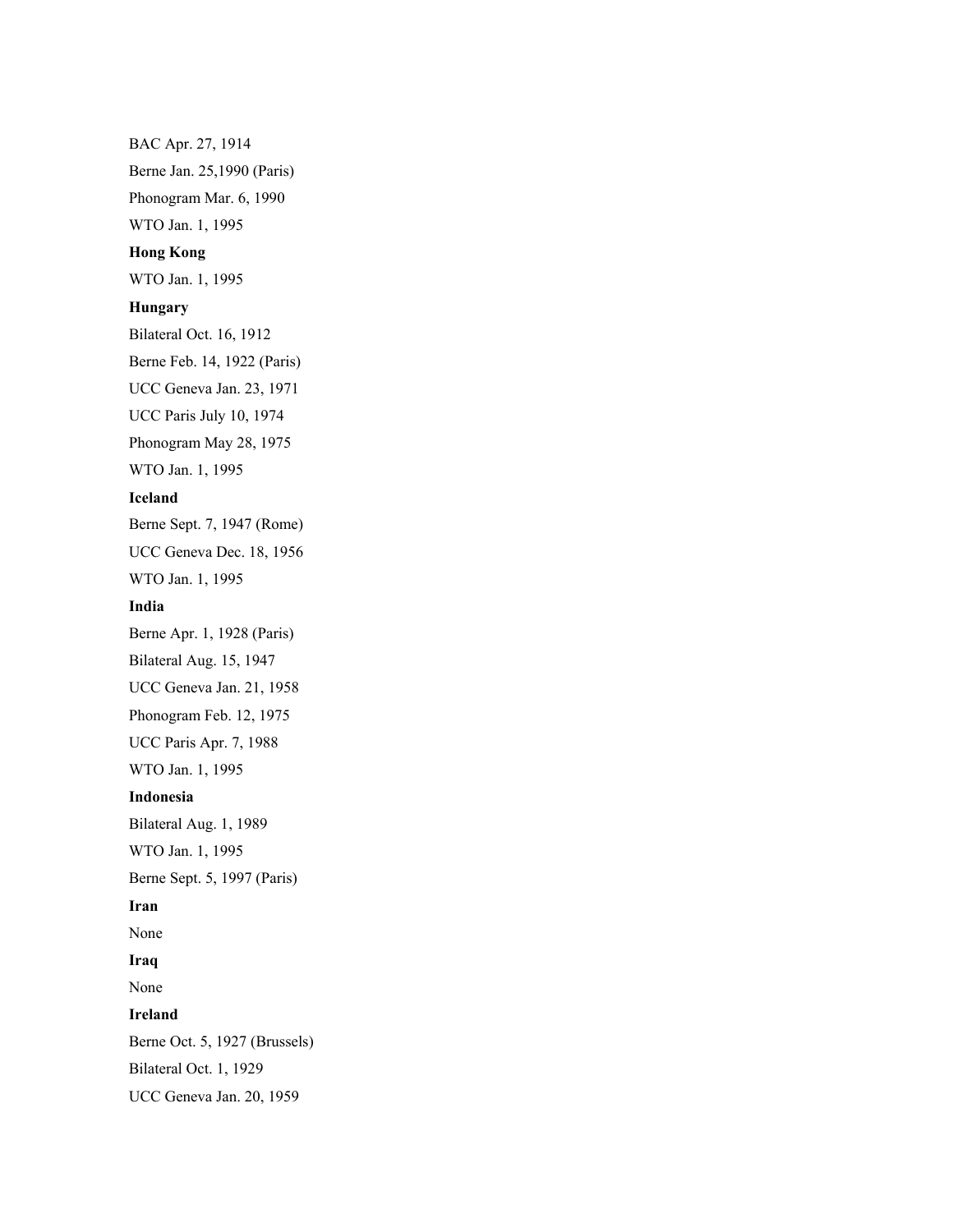WTO Jan. 1, 1995 **Israel** Bilateral May 15, 1948 Berne Mar. 24, 1950 (Brussels) UCC Geneva Sept. 16, 1955 Phonogram May 1, 1978 WTO Apr. 21, 1995 **Italy** Berne Dec. 5, 1887 (Paris) Bilateral Oct. 31, 1892 UCC Geneva Jan. 24, 1957 Phonogram Mar. 24, 1977 UCC Paris Jan. 25, 1980 SAT July 7, 1981 WTO Jan. 1, 1995 **Ivory Coast** (See entry under Cote d'lvoire) **Jamaica** Berne Jan. 1, 1994 (Paris) Phonogram Jan. 11, 1994 WTO Mar. 9, 1995 **Japan** Berne July 15, 1899 (Paris) UCC Geneva Apr. 28, 1956 UCC Paris Oct. 21, 1977 Phonogram Oct. 14, 1978 WTO Jan. 1, 1995 **Jordan** Unclear **Kazakhstan** UCC Geneva May 27, 1973 Berne Apr. 12, 1999 (Paris) **Kenya** UCC Geneva Sept. 7, 1966 UCC Paris July 10, 1974 Phonogram Apr. 21, 1976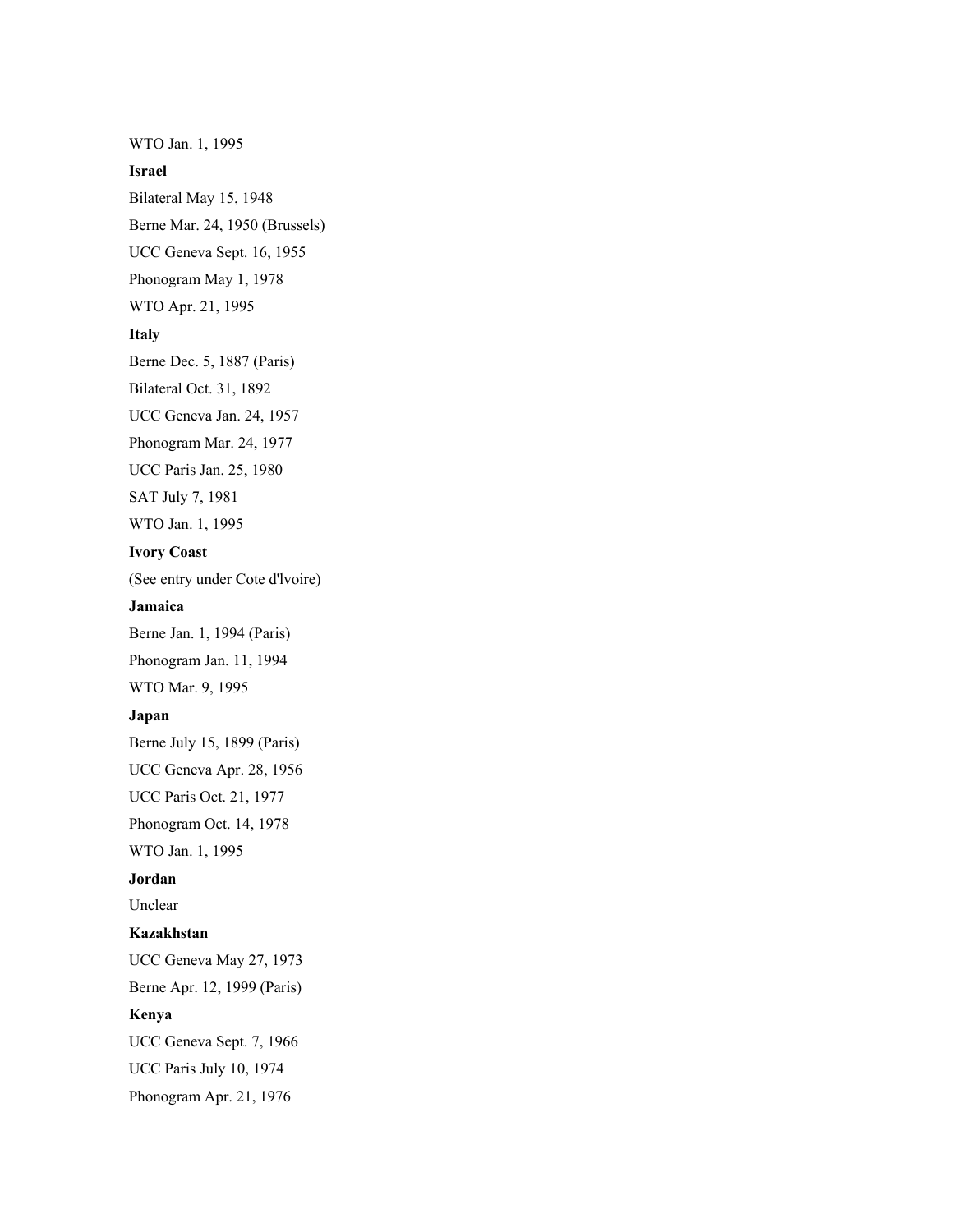SAT Aug. 25, 1979 Berne June 11, 1993 (Paris) WTO Jan. 1, 1995 **Kiribati** Unclear **Korea** Democratic People's Republic of **Korea** Unclear Republic of Korea UCC Geneva Oct. 1, 1987 UCC Paris Oct. 1, 1987 Phonogram Oct. 10, 1987 WTO Jan. 1, 1995 Berne Aug. 21, 1996 (Paris) **Kuwait** WTO Jan. 1, 1995 **Kyrgyz Republic** WTO Dec. 20,1998 **Laos** UCC Geneva Sept. 16, 1955 **Latvia** Berne Aug. 11, 1995 (Paris) Phonogram Aug. 23, 1997 WTO Feb. 10, 1999 **Lebanon** Berne Sept. 30, 1947 (Rome) UCC Geneva Oct. 17, 1959 **Lesotho** Berne Sept. 28, 1989 (Paris) WTO May 31, 1995 **Liberia** UCC Geneva July 27, 1956 Berne Mar. 8, 1989 (Paris) **Libya** Berne Sept. 28, 1976 (Paris)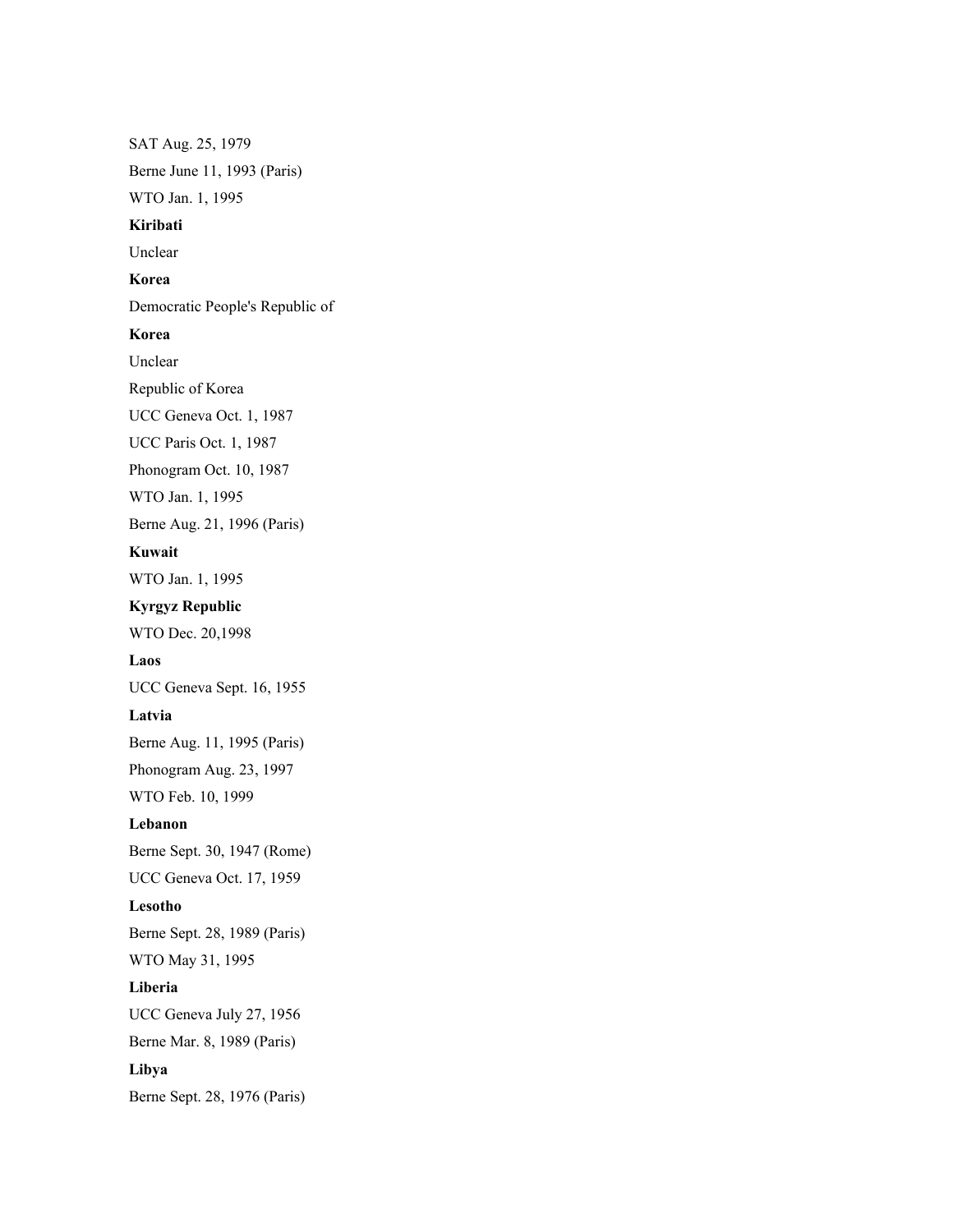# **Liechtenstein** Berne July 30, 1931 (Brussels) UCC Geneva Jan. 22, 1959 WTO Sept. 1, 1995 **Lithuania** Berne Dec. 14, 1994 (Paris) **Luxembourg** Berne June 20, 1888 (Paris) Bilateral June 29, 1910 UCC Geneva Oct. 15, 1955 Phonogram Mar. 8, 1976 WTO Jan. 1, 1995 **Macau** WTO Jan. 1, 1995 **Macedonia (former Yugoslav Republic of)** Berne Sept. 8, 1991 (Paris) SAT Nov. 17,1991 UCC Geneva July 30, 1997 UCC Paris July 30, 1997 Phonogram Mar. 2, 1998 **Madagascar (Malagasy Republic)** Berne Jan. 1, 1966 (Brussels) WTO Nov. 17, 1995 **Malawi** UCC Geneva Oct. 26, 1965 Berne Oct. 12, 1991 (Paris) WTO May 31, 1995 **Malaysia** Berne Oct. 1, 1990 (Paris) WTO Jan. 1, 1995 **Maldives** WTO May 31, 1995 **Mali** Berne Mar. 19, 1962 (Paris) WTO May 31, 1995 **Malta**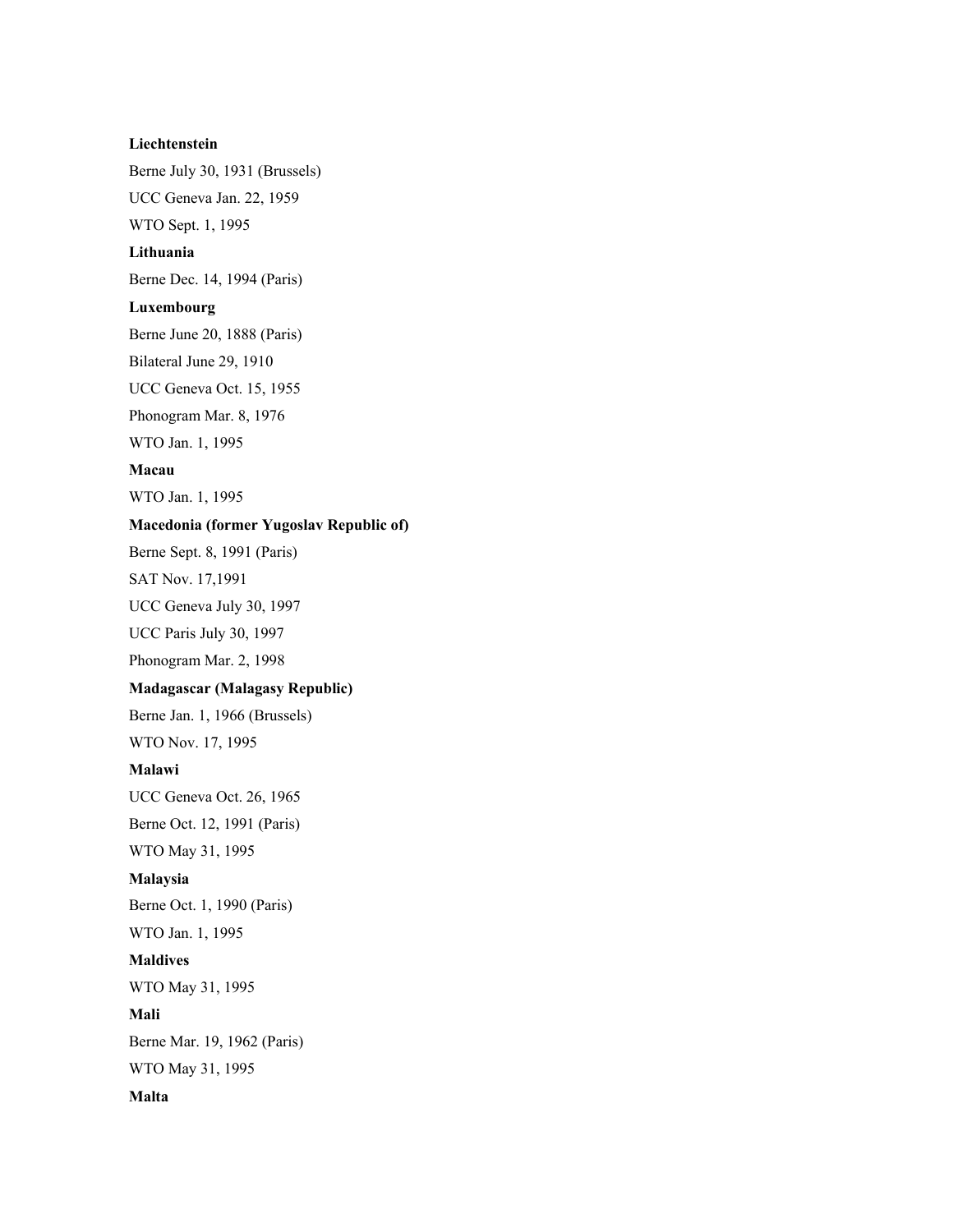Berne Sept. 21, 1964 (Rome) UCC Geneva Nov. 19, 1968 WTO Jan. 1, 1995 **Mauritania** Berne Feb. 6, 1973 (Paris) WTO May 31, 1995 **Mauritius** UCC Geneva Mar. 12, 1968 Berne May 10, 1989 (Paris) WTO Jan. 1, 1995 **Mexico** Bilateral Feb. 27, 1896 UCC Geneva May 12, 1957 BAC Apr. 24, 1964 Berne June 11, 1967 (Paris) Phonogram Dec. 21, 1973 UCC Paris Oct. 31, 1975 SAT Aug. 25, 1979 WTO Jan. 1, 1995 **Moldova** Berne Nov. 2, 1995 (Paris) UCC Geneva July 18, 1997 **Monaco** Berne May 30, 1889 (Paris) Bilateral Oct. 15, 1952 UCC Geneva Sept. 16, 1955 Phonogram Dec. 2, 1974 UCC Paris Dec. 13, 1974 **Mongolia** WTO Jan. 29, 1997 Berne Mar. 12, 1998 (Paris) **Morocco** Berne June 16, 1917 (Paris) UCC Geneva May 8, 1972 UCC Paris Jan. 28, 1976 SAT June 30, 1983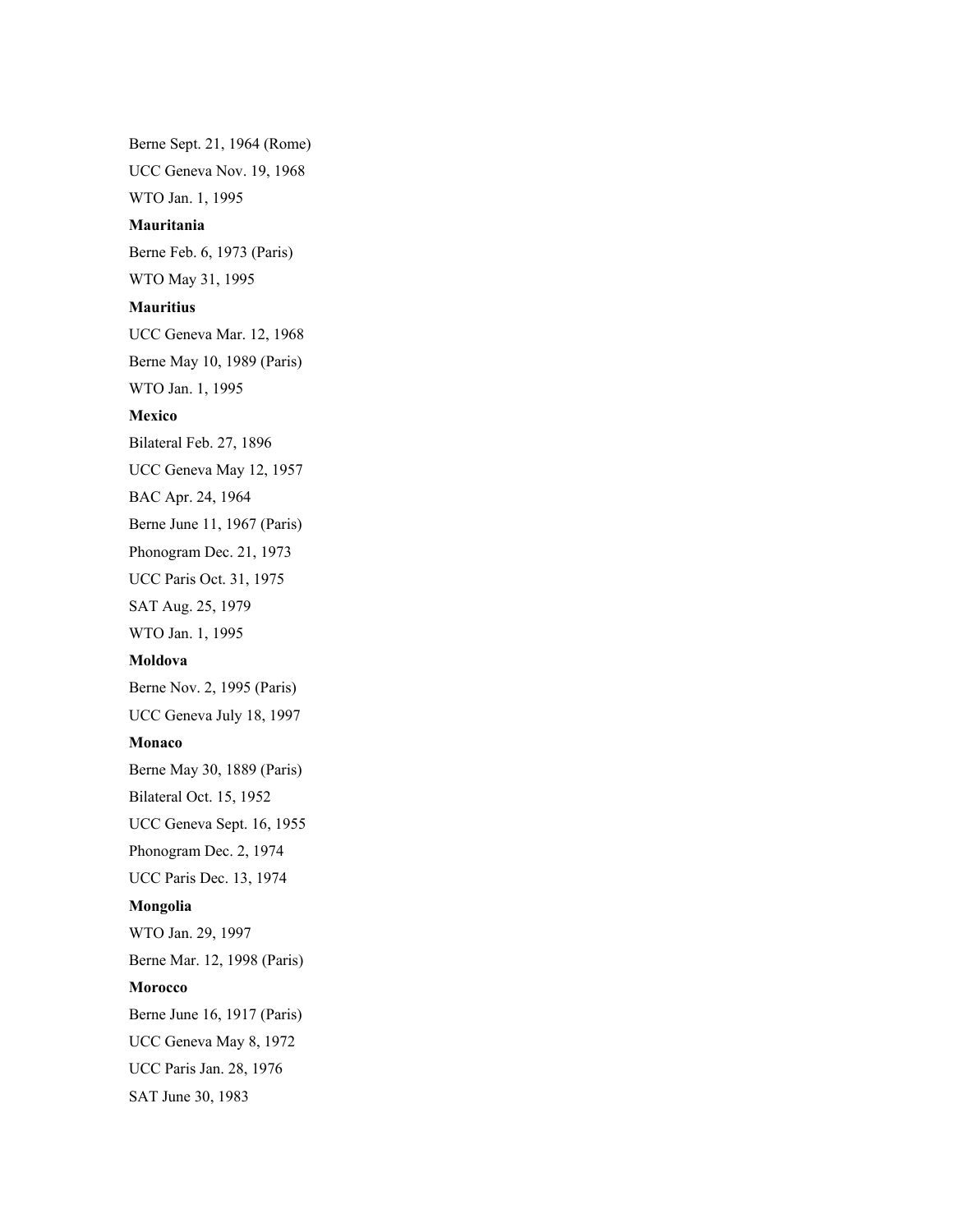WTO Jan. 1, 1995 **Mozambique** WTO Aug. 26, 1995 **Myanmar, Union of (formerly Burma)** WTO Jan. 1, 1995 **Namibia** Berne Mar. 21, 1990 (Paris) WTO Jan. 1, 1995 **Nauru** Unclear **Nepal** None **Netherlands** Bilateral Nov. 20, 1899 Berne Nov. 1, 1912 (Paris) UCC Geneva June 22, 1967 UCC Paris Nov. 30, 1985 Phonogram Oct. 12, 1993 WTO Jan. 1, 1995 **New Zealand** Bilateral Dec. 1, 1916 Berne Apr. 24, 1928 (Rome) UCC Geneva Sept. 11, 1964 Phonogram Aug. 13, 1976 WTO Jan. 1, 1995 **Nicaragua** BAC Dec. 15, 1913 UCC Geneva Aug. 16, 1961 SAT Aug. 25, 1979 WTO Sept. 3, 1995 **Niger** Berne May 2, 1962 (Paris) UCC Geneva May 15, 1989 UCC Paris May 15, 1989 WTO Dec. 13, 1996 **Nigeria**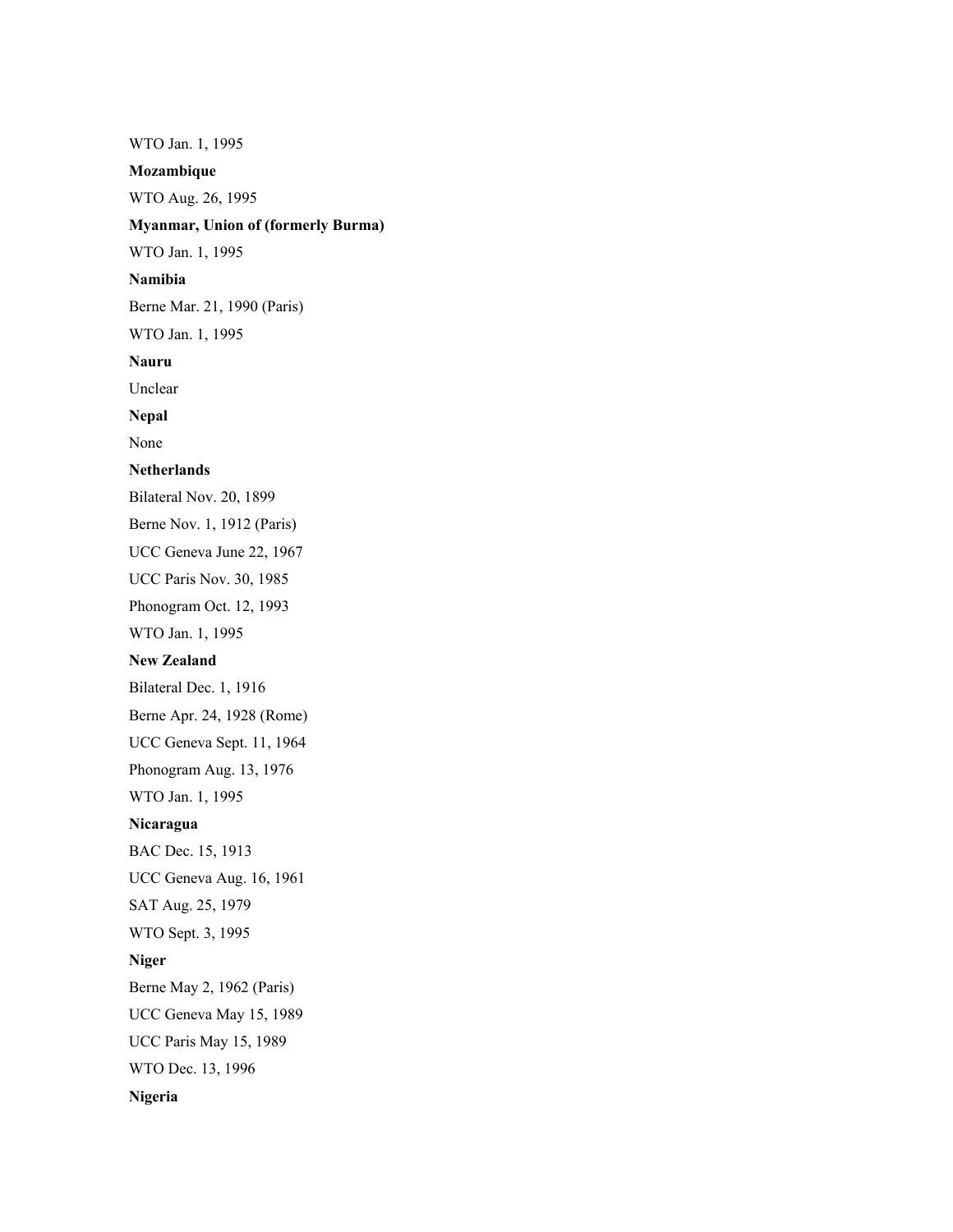UCC Geneva Feb. 14, 1962 Berne Sept. 14, 1993 (Paris) WTO Jan. 1, 1995 **Norway** Berne Apr. 13, 1896 (Paris) Bilateral July 1, 1905 UCC Geneva Jan. 23, 1963 UCC Paris Aug. 7, 1974 Phonogram Aug. 1, 1978 WTO Jan. 1, 1995 **Oman** None **Pakistan** Berne July 5, 1948 (Rome) UCC Geneva Sept. 16, 1955 WTO Jan. 1, 1995 **Palau** Unclear **Panama** BAC Nov. 25,1913 UCC Geneva Oct. 17, 1962 Phonogram June 29, 1974 UCC Paris Sept. 3, 1980 SAT Sept. 25, 1985 Berne Jun. 8, 1996 (Paris) Papua New Guinea WTO Jun. 9, 1996 **Paraguay** BAC Sept. 20, 1917 UCC Geneva Mar. 11, 1962 Phonogram Feb. 13, 1979 Berne Jan. 2, 1992 (Paris) WTO Jan. 1, 1995 **Peru** BAC Apr. 30, 1920 UCC Geneva Oct. 16, 1963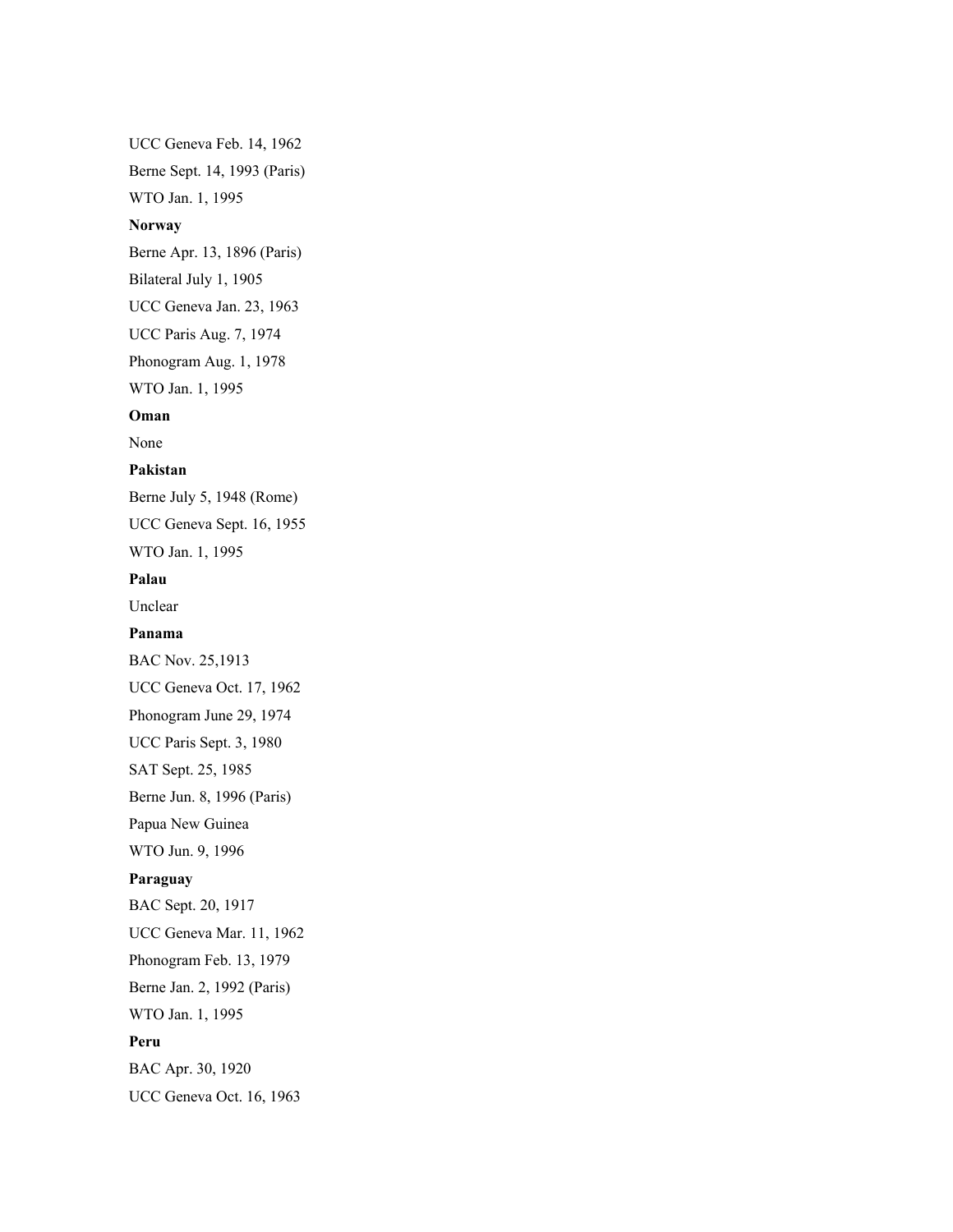UCC Paris July 22, 1985 SAT Aug. 7, 1985 Phonogram Aug. 24, 1985 Berne Aug. 20, 1988 (Paris) WTO Jan. 1, 1995 **Philippines** Bilateral Oct. 21, 1948 Berne Aug. 1, 1951 (Paris) UCC status undetermined by UNESCO (Copyright Office considers that UCC relations do not exist.) WTO Jan. 1, 1995 **Poland** Berne Jan. 28, 1920 (Paris) Bilateral Feb. 16, 1927 UCC Geneva Mar. 9, 1977 UCC Paris Mar. 9, 1977 WTO July 1, 1995 **Portugal** Bilateral July 20, 1893 Berne Mar. 29, 1911 (Paris) UCC Geneva Dec. 25, 1956 UCC Paris July 30, 1981 WTO Jan. 1, 1995 SAT Mar. 11, 1996 **Qatar** WTO Jan. 13,1996 **Romania** Berne Jan. 1, 1927 (Paris) Bilateral May 14, 1928 WTO Jan. 1, 1995 Phonogram Oct. 1, 1998 **Russian Federation** UCC Geneva May 27, 1973 SAT Dec. 25, 1991 UCC Paris Mar. 9, 1995 Berne Mar. 13, 1995 (Paris) Phonogram Mar. 13, 1995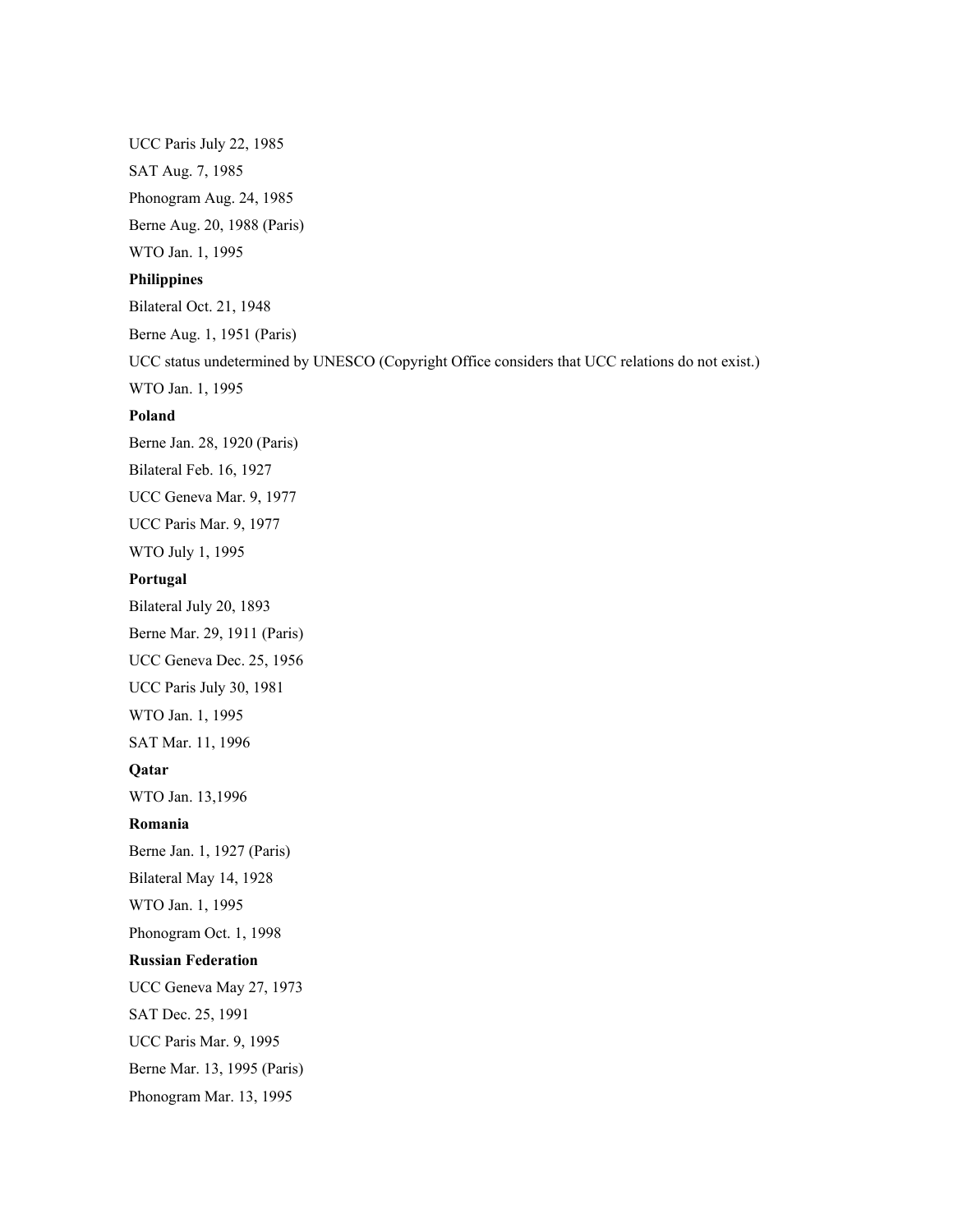**Rwanda** Berne Mar. 1, 1984 (Paris) UCC Geneva Nov. 10, 1989 UCC Paris Nov. 10, 1989 WTO May 22, 1996 **St. Christopher (St. Kitts) and Nevis** Berne Apr. 9, 1995 (Paris) WTO Feb. 21, 1996 **Saint Lucia** Berne Aug. 24, 1993 (Paris) WTO Jan. 1, 1995 **Saint Vincent and the Grenadines** UCC Geneva Apr. 22, 1985 UCC Paris Apr. 22, 1985 WTO Jan. 1, 1995 Berne Aug. 29, 1995 (Paris) **San Marino** None **Sao Tome and Principe** Unclear **Saudi Arabia** UCC Geneva July 13, 1994 UCC Paris July 13, 1994 **Senegal** Berne Aug. 25, 1962 (Paris) UCC Geneva July 9, 1974 UCC Paris July 10, 1974 WTO Jan. 1, 1995 **Seychelles** Unclear **Sierra Leone** WTO July 23,1995 **Singapore** Bilateral May 18, 1987 WTO Jan. 1, 1995 Berne Dec. 21, 1998 (Paris)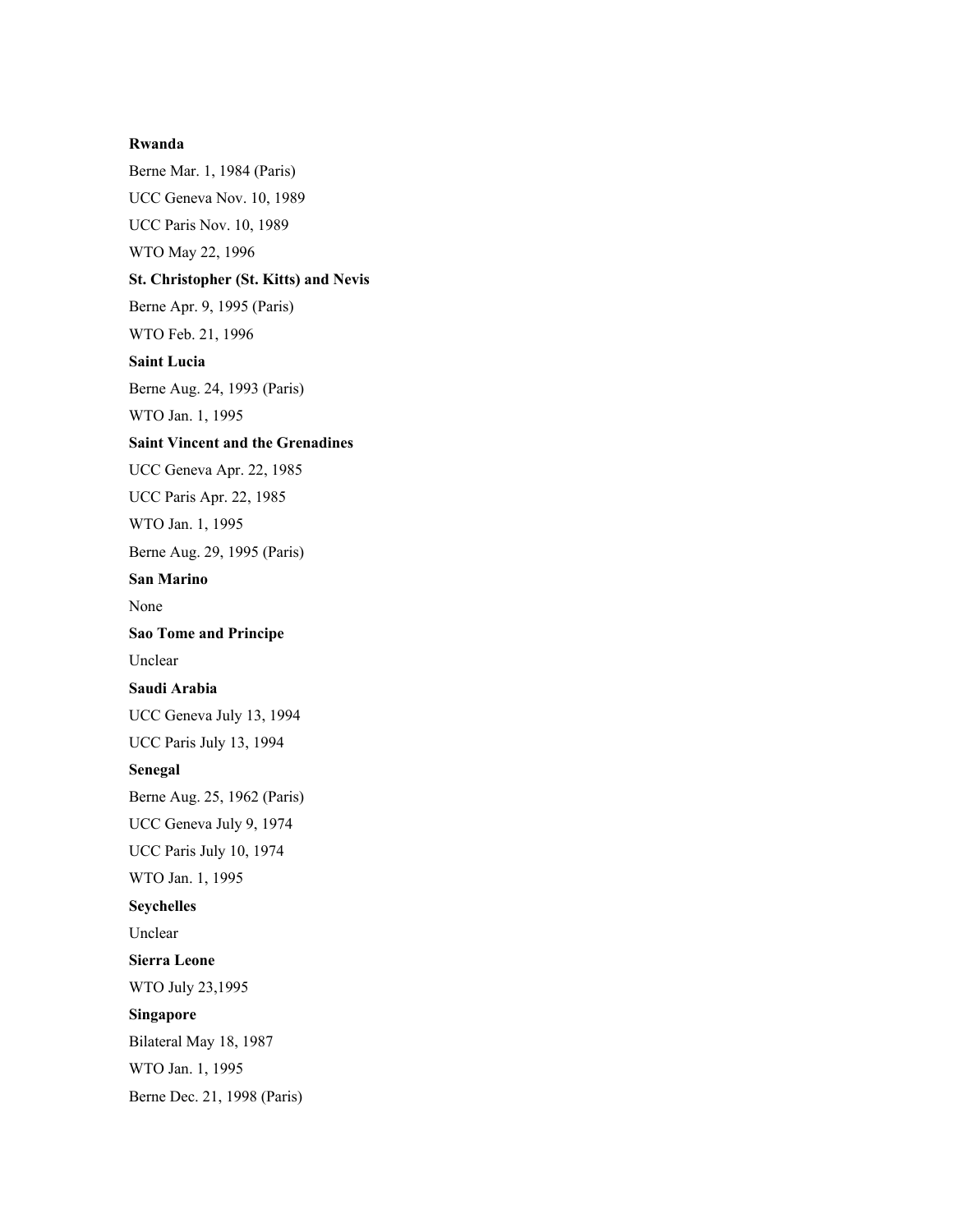## **Slovakia**

UCC Geneva Jan. 6, 1960 UCC Paris Apr. 17, 1980 Berne Jan. 1, 1993 (Paris) Phonogram Jan. 1, 1993 WTO Jan. 1, 1995 **Slovenia** UCC Geneva May 11, 1966 UCC Paris July 10, 1974 Berne June 25, 1991 (Paris) SAT June 25, 1991 WTO July 30, 1995 Phonogram Oct. 15, 1996 **Solomon Islands** WTO July 26, 1996 **Somalia** Unclear **South Africa** Bilateral July 1, 1924 Berne Oct. 3, 1928 (Brussels) WTO Jan. 1, 1995 **Soviet Union** (See entry under Russian Federation) **Spain** Berne Dec. 5, 1887 (Paris) Bilateral July 10, 1895 UCC Geneva Sept. 16, 1955 UCC Paris July 10, 1974 Phonogram Aug. 24, 1974 WTO Jan. 1, 1995 **Sri Lanka (formerly Ceylon)** Berne July 20, 1959 (Rome) UCC Geneva Jan. 25, 1984 UCC Paris Jan. 25, 1984 WTO Jan. 1, 1995

**Sudan**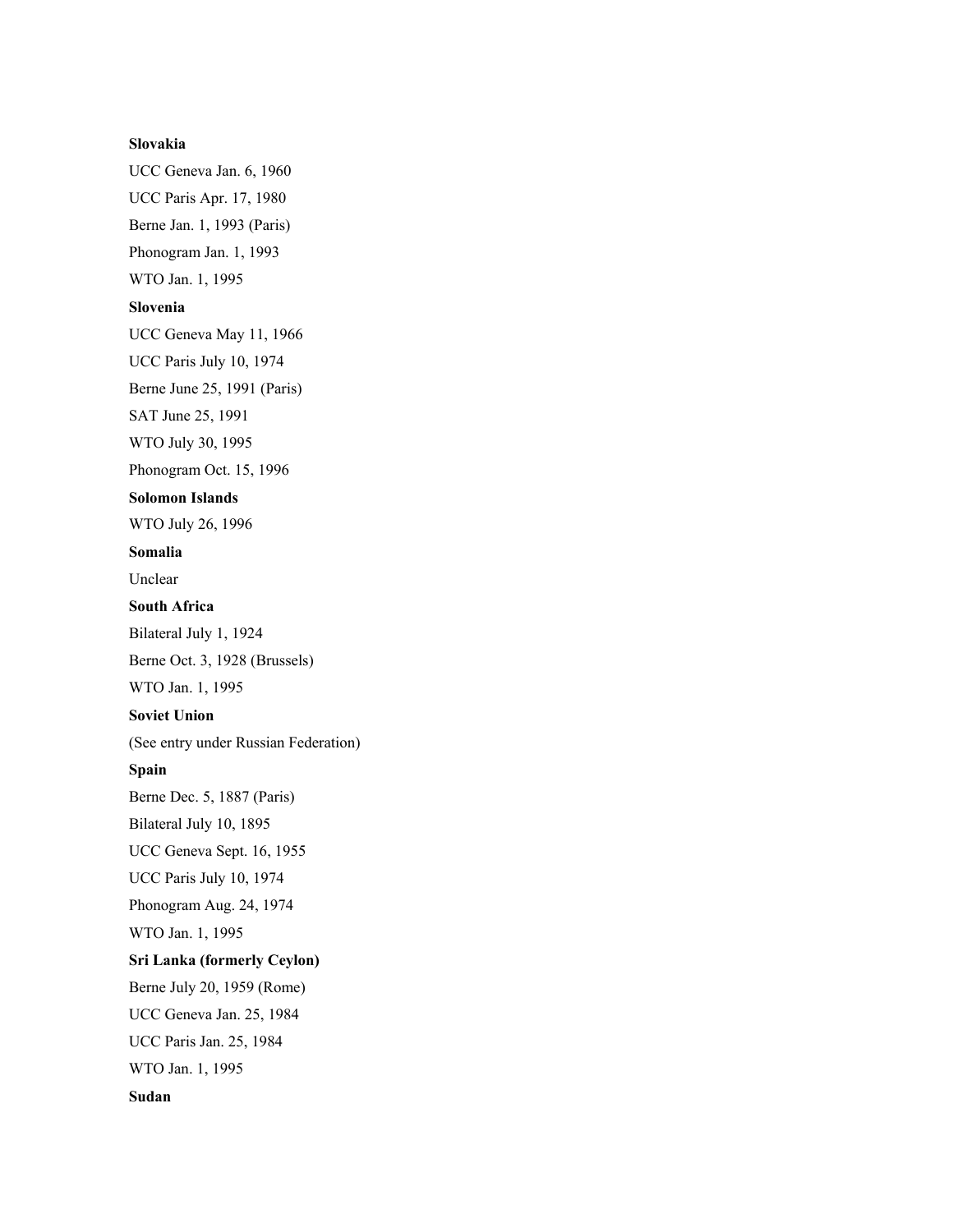Unclear **Suriname** Berne Feb. 23, 1977 (Paris) WTO Jan. 1, 1995 **Swaziland** WTO Jan. 1, 1995 Berne Dec. 14, 1998 (Paris) **Sweden** Berne Aug. 1, 1904 (Paris) Bilateral June 1, 1911 UCC Geneva July 1, 1961 Phonogram Apr. 18, 1973 UCC Paris July 10, 1974 WTO Jan. 1, 1995 **Switzerland** Berne Dec. 5, 1887 (Paris) Bilateral July 1, 1891 UCC Geneva Mar. 30, 1956 UCC Paris Sept. 21, 1993 SAT Sept. 24, 1993 Phonogram Sept. 30, 1993 WTO July 1, 1995 **Syria** Unclear **Tajikistan** UCC Geneva May 27, 1973 **Tanzania** Berne July 25, 1994 (Paris) WTO Jan. 1, 1995 **Thailand** Bilateral Sept. 1, 1921 Berne July 17, 1931 (Paris) WTO Jan. 1, 1995 **Togo** Berne Apr. 30, 1975 (Paris) WTO May 31, 1995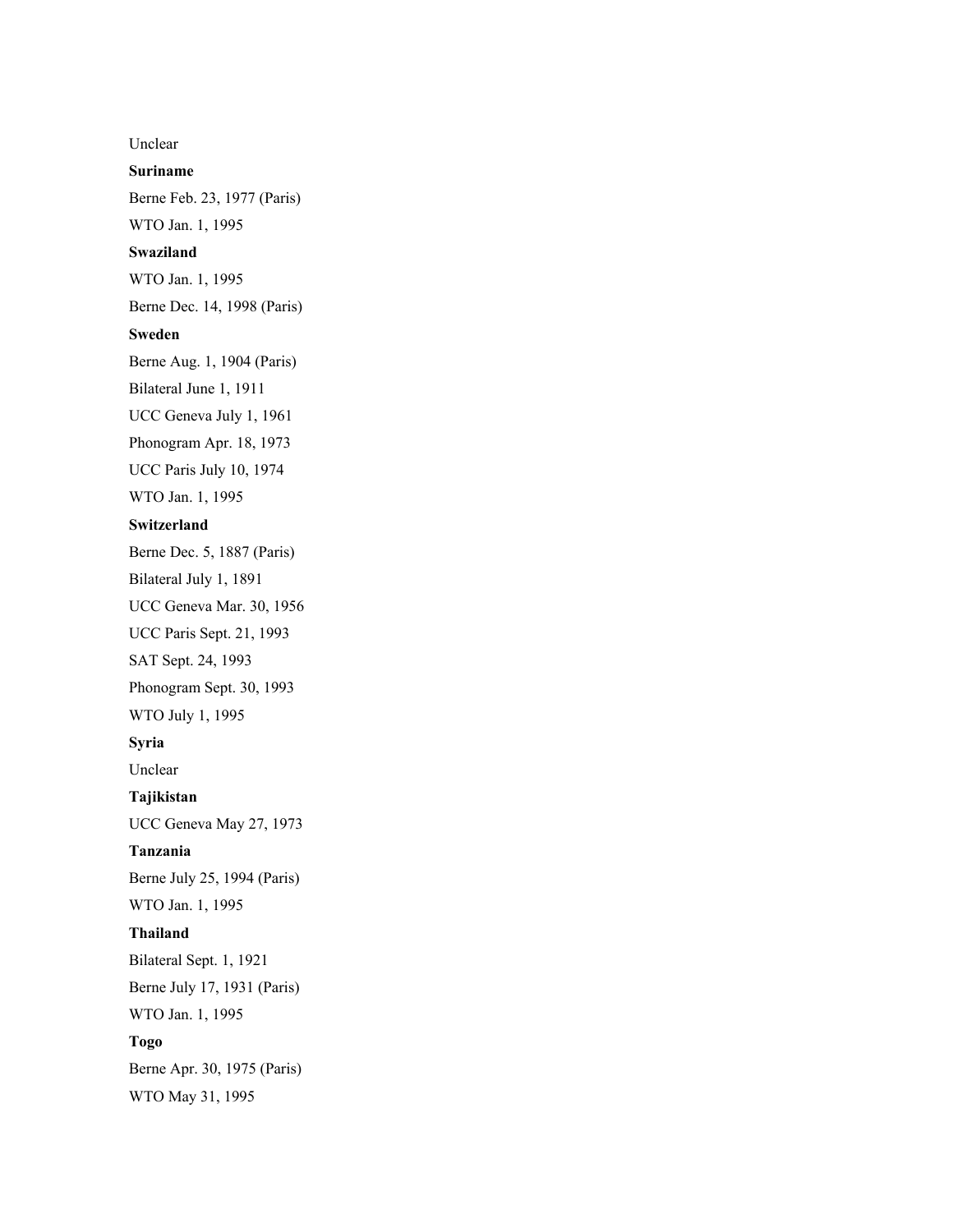**Tonga** None **Trinidad and Tobago** Berne Aug. 16, 1988 (Paris) UCC Geneva Aug. 19, 1988 UCC Paris Aug. 19, 1988 Phonogram Oct. 1, 1988 WTO Mar. 1, 1995 SAT Nov. 1, 1996 **Tunisia** Berne Dec. 5, 1887 (Paris) UCC Geneva June 19, 1969 UCC Paris June 10, 1975 WTO Mar. 29, 1995 **Turkey** Berne Jan. 1, 1952 (Paris) WTO Mar. 26, 1995 **Tuvalu** Unclear **Uganda** WTO Jan. 1, 1995 **Ukraine** UCC Geneva May 27, 1973 Berne Oct. 25, 1995 (Paris) **United Arab Emirates** WTO Apr. 10, 1996 **United Kingdom** Berne Dec. 5, 1887 (Paris) Bilateral July 1, 1891 UCC Geneva Sept. 27, 1957 Phonogram Apr. 18, 1973 UCC Paris July 10, 1974 WTO Jan. 1, 1995 **Upper Volta** (See entry under Burkina Faso) **Uruguay**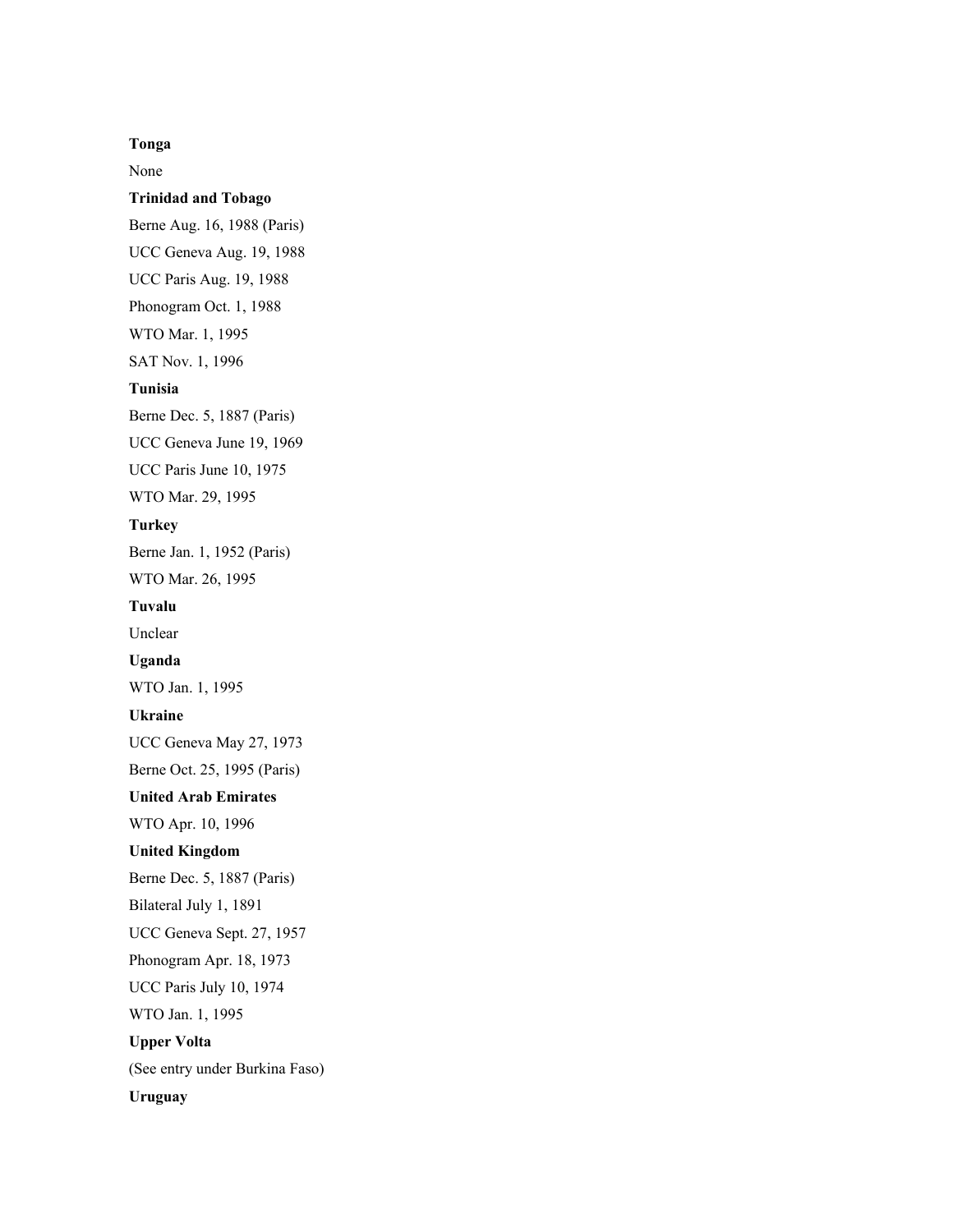BAC Dec. 17, 1919 Berne July 10, 1967 (Paris) Phonogram Jan. 18, 1983 UCC Geneva Apr. 12, 1993 UCC Paris Apr. 12, 1993 WTO Jan. 1, 1995 **Vanuatu** Unclear **Vatican City (Holy See)** Berne Sept. 12, 1935 (Paris) UCC Geneva Oct. 5, 1955 Phonogram July 18, 1977 UCC Paris May 6, 1980 **Venezuela** UCC Geneva Sept. 30, 1966 Phonogram Nov. 18, 1982 Berne Dec. 30, 1982 (Paris) WTO Jan. 1, 1995 UCC Paris Feb. 11, 1997 **Vietnam** Bilateral Dec. 23, 1998 **Western Samoa** Unclear **Yemen (Aden)** Unclear **Yemen (San'a)** None **Yugoslavia** Berne June 17, 1930 (Paris) UCC Geneva May 11, 1966 UCC Paris July 10, 1974 SAT Aug. 25, 1979 **Zaire** (See entry under Democratic Republic of Congo) **Zambia** UCC Geneva June 1, 1965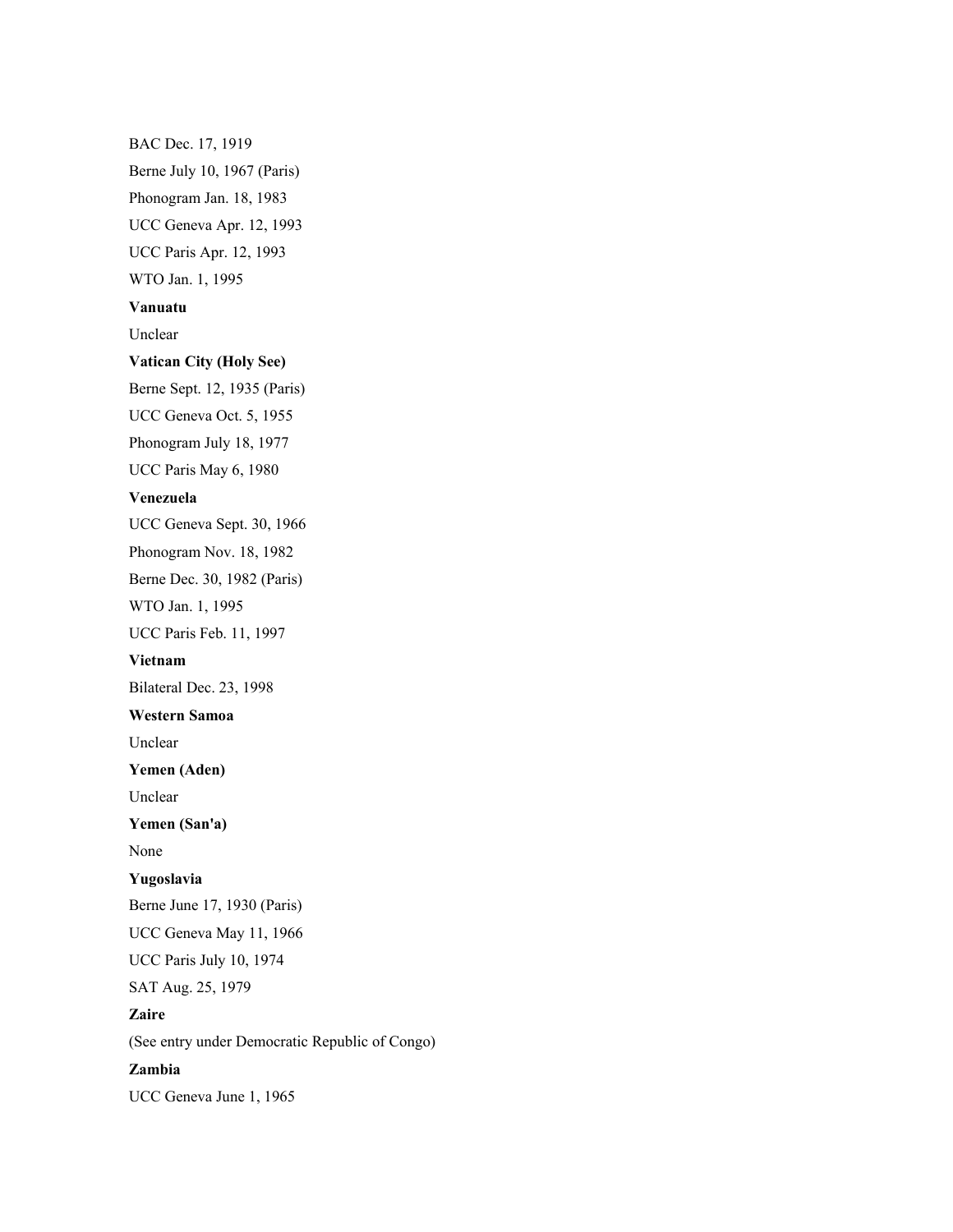Berne Jan. 2, 1992 (Paris)

WTO Jan. 1, 1995

#### **Zimbabwe**

Berne Apr. 18, 1980 (Rome)

WTO Mar. 3, 1995

#### **STATUTORY PROVISIONS**

The copyright law embodied in title 17 of the United States Code was completely revised by the Act of October 19, 1976 (Public Law 94-553, 90 Stat. 2541), which became fully effective on January 1, 1978. Reprinted below is section 104 of that Act, as amended by the Act of October 31, 1988 (Public Law 100-568, 102 Stat. 2853, 2855).

§ 104. Subject matter of copyright: National origin

(a) UNPUBLISHED WORKS. The works specified by sections 102 and 108, while unpublished, are subject to protection under this title without regard to the nationality or domicile of the author.

(b) PUBLISHED WORKS. The works specified by sections 102 and 103, when published, are subject to protection under this title if--

(1) on the date of first publication, one or more of the authors is a national or domiciliary of the United States, or is a national, domiciliary, or sovereign authority of a foreign nation that is a party to a copyright treaty to which the United States is also a party, or is a stateless person, wherever that person may be domiciled; or

(2) the work is first published in the United States or in a foreign nation that, on the date of first publication, is a party to the Universal Copyright Convention; or

(3) the work is first published by the United Nations or any of its specialized agencies, or by the Organization of American States; or

(4) the work is a Berne Convention work; or

(5) the work comes within the scope of a Presidential proclamation. Whenever the President finds that a particular foreign nation extends, to works by authors who are nationals or domiciliaries of the United States or to works that are first published in the United States, copyright protection on substantially the same basis as that on which the foreign nation extends protection to works of its own nationals and domiciliaries and works first published in that nation, the President may by proclamation extend protection under this title to works of which one or more of the authors is, on the date of first publication, a national, domiciliary, or sovereign authority of that nation, or which was first published in that nation. The President may revise, suspend, or revoke any such proclamation or impose any conditions or limitations on protection under a proclamation.

(c) EFFECT OF BERNE CONVENTION. No right or interest in a work eligible for protection under this title may be claimed by virtue of, or in reliance upon, the provisions of the Berne Convention, or the adherence of the United States thereto. Any rights in a work eligible for protection under this title that derive from this title, other Federal or State statutes, or the common law, shall not be expanded or reduced by virtue of, or in reliance upon, the provisions of the Berne Convention, or the adherence of the United States thereto.

**NOTE:** Subsequent amendments to the Copyright Act of October 19, 1976, included the North American Free Trade Agreement Implementation Act of December 8, 1993, Pub. L. 103-182, 107 Stat. 2057, and the Uruguay Round Agreements Act of December 8, 1994, Pub. L. 103-465, 108 Stat. 4809. The latter Act amended section 104A of the Copyright Act in its entirety so as to provide for the automatic restoration of copyright in certain foreign works that were in the public domain in the United States but are protected by copyright or neighboring rights in their country of origin. The

effective date for restoration of copyright in such foreign works is January 1, 1996.

# **SOME POINTS TO REMEMBER REGARDING THE INTERNATIONAL PROTECTION OF LITERARY AND ARTISTIC WORKS**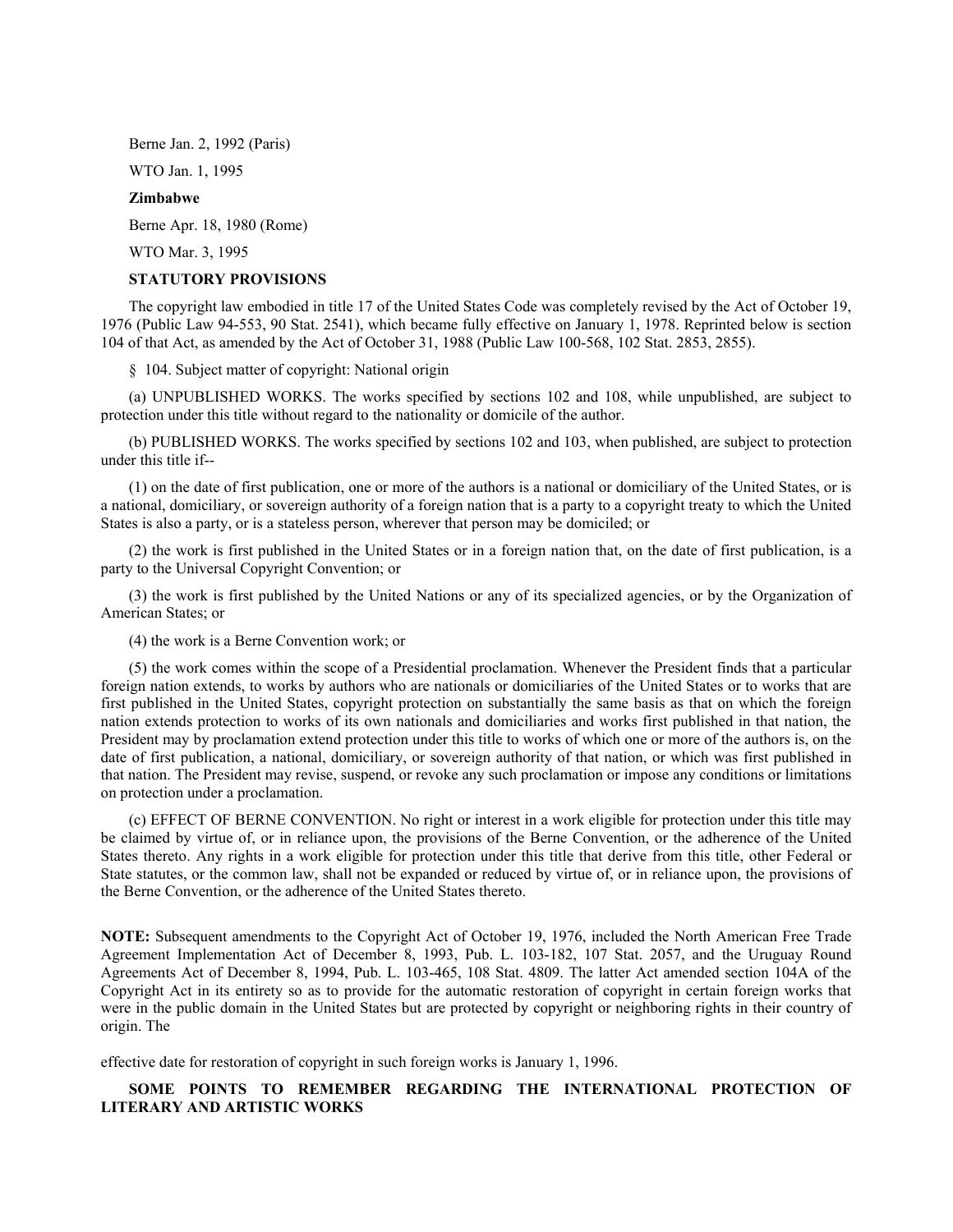There is no such thing as an ''international copyright'' that will automatically protect an author's writings throughout the world. Protection against unauthorized use in a particular country basically depends on the national laws of that country. However, most countries offer protection to foreign works under certain conditions that have been greatly simplified by international copyright treaties and conventions. There are two principal international copyright conventions, the Berne Union for the Protection of Literary and Artistic Property (Berne Convention) and the Universal Copyright Convention (UCC).

An author who wishes copyright protection for his or her work in a particular country should first determine the extent of the protection available to works of foreign authors in that country. If possible, this should be done before the work is published anywhere, because protection may depend on the facts existing at the time of first publication.

If the country in which protection is sought is a party to one of the international copyright conventions, the work generally may be protected by complying with the conditions of that convention. Even if the work cannot be brought under an international convention, protection under the specific provisions of the country's national laws may still be possible. There are, however, some countries that offer little or no copyright protection to any foreign works. For current information on the requirements and protection provided by other countries, it may be advisable to consult an expert familiar with foreign copyright laws. The U.S. Copyright Office is not permitted to recommend agents or attorneys or to give legal advice on foreign laws.

#### **Footnotes**

''Paris'' means the Berne Convention for the Protection of Literary and Artistic Works as revised at Paris on July 24, 1971 (Paris Act); ''Stockholm'' means the said Convention as revised at Stockholm on July 14, 1967 (Stockholm Act); ''Brussels'' means the said Convention as revised at Brussels on June 26, 1948 (Brussels Act); ''Rome'' means the said Convention as revised at Rome on June 2, 1928 (Rome Act); ''Berlin'' means the said Convention as revised at Berlin on November 13, 1908 (Berlin Act). NOTE: In each case the reference to Act signifies adherence to the substantive provisions of such Act only, e.g., Articles 1 to 21 and the Appendix of the Paris Act. Articles 22 to 38 deal with administration and structure.

The Berne Convention for the Protection of Literary and Artistic Works of September 9, 1886, as revised at Paris on July 24, 1971, did not enter into force with respect to the United States until March 1, 1989.

The Convention for the Protection of Producers of Phonograms Against Unauthorized Duplication of Their Phonograms done at Geneva on October 29, 1971, did not enter into force with respect to the United States until March 10, 1974.

The Convention Relating to the Distribution of Programme-Carrying Signals Transmitted by Satellite done at Brussels on May 21, 1974, did not enter into force with respect to the United States until March 7, 1985.

The government of the People's Republic of China views this treaty as not binding on the PRC. In the territory administered by the authorities on Taiwan the treaty is considered to be in force.

This country became a party to the Mexico City Convention, 1902, effective June 30, 1908, to which the United States also became a party, effective on the same date. As regards copyright relations with the United States, this Convention is considered to have been superseded by adherence of this country and the United States to the Buenos Aires Convention of 1910.

Date on which the accession by the German Empire became effective.

Bilateral copyright relations between Japan and the United States, which were formulated effective May 10, 1906, are considered to have been abrogated and superseded by the adherence of Japan to the UCC Geneva, effective April 28, 1956.

Bilateral copyright relations between the People's Republic of China and the United States of America were established, effective March 17, 1992, by a Presidential Proclamation of the same date, under the authority of section 104 of title 17 of the United States Code, as amended by the Act of October 31, 1988 (Public Law 100-568, 102 Stat. 2853, 2855).

The dates of adherence by Germany to multilateral treaties include adherence by the Federal Republic of Germany when that country was divided into the Federal Republic of Germany and the German Democratic Republic. However, through the accession, effective October 3, 1990, of the German Democratic Republic to the Federal Republic of